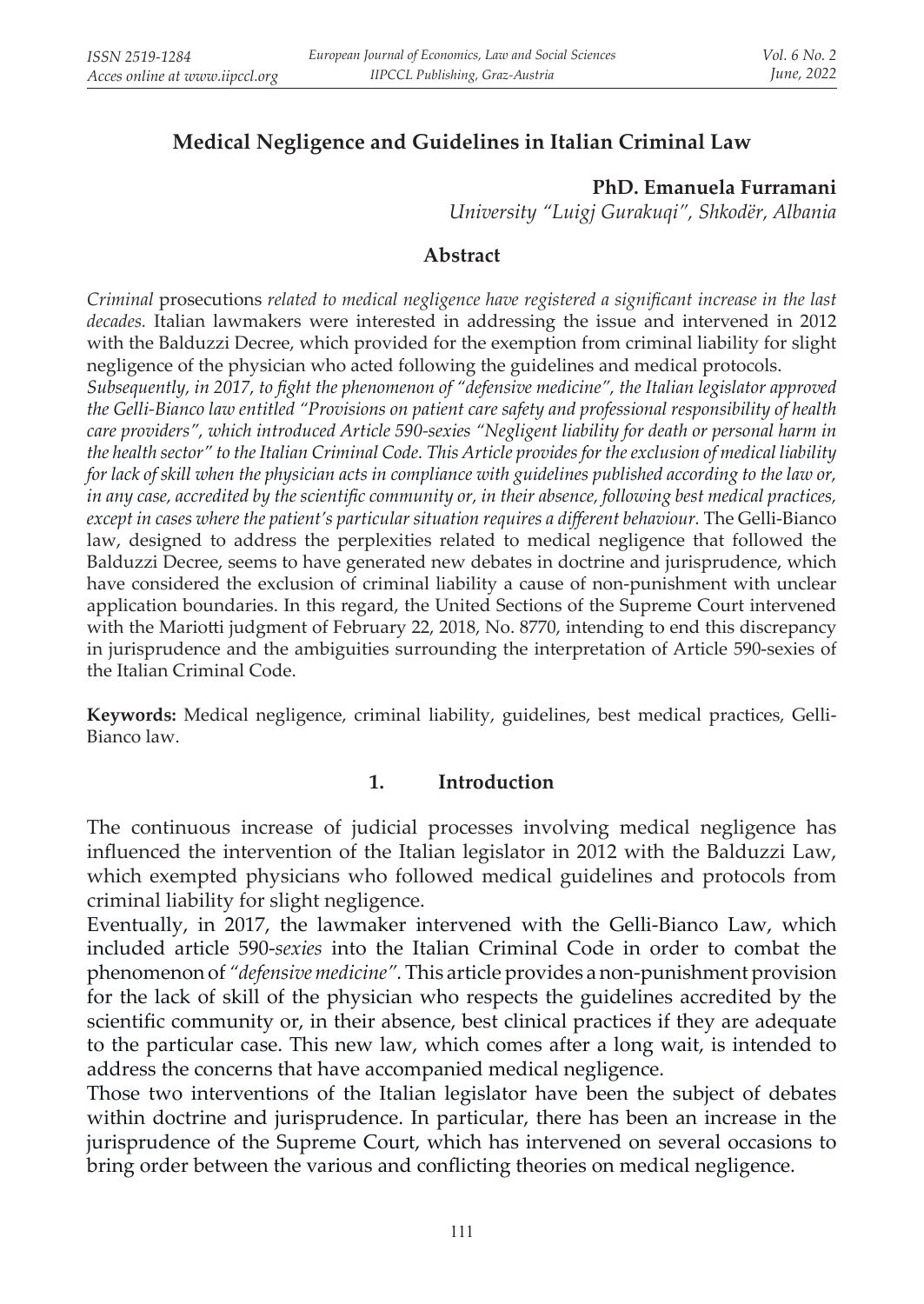Our research focuses on the physician's criminal liability for negligence, characterized by the non-observance of rules, orders, and disciplines in the performance of medical professional activities.

Recently, the health emergency created by the COVID-19 epidemic has determined the intervention of the Italian legislator with Law No. 71 of 2021, which introduces rules in favour of health care personnel, stating that in situations involving COVID-19 emergencies, the physician should only be held liable for gross negligence.

# **2. Literature Review**

In recent decades, medical negligence has captured the attention of doctrine and jurisprudence. To properly handle the issue, it's essential to mention that medical negligence is a very particular category, characterized by non-observance of laws, regulations, instructions, and disciplines (Di Giovine, 2013, p. 65; Di Pentima, 2013, p. 150; Galli, 1949, pp. 64 et seq).

In the first place, it is essential to understand the basis of criminal liability for negligence. The doctrine and jurisprudence have always emphasized that the criteria that represent the basis of the imputation of the event with negligence (Bilancetti & Bilancetti, 2013, p. 775) are those of the predictability and avoidability of the damaging or dangerous event in concrete (Di Landro, 2012, pp. 125 et seq.; See Stortoni, 2016, pp. 17 et seq.). In this regard, it is necessary to refer to the prevalent orientation in doctrine and jurisprudence<sup>1</sup>, according to which culpability necessarily implies an indispensable mental element (Castronovo, 2013, pp. 183 et seq.; Castronovo, p. 572; Galli, 1949, pp. 14 et seq.; Stortoni, 2016, pp. 9 et seq.) and therefore requires the possibility of knowing the external causes of the damage or the objective possibility of avoiding them (Princigalli, 1983, pp. 47 et seq.).

According to the doctrine, medical negligence is the failure to follow the typical rules of diligence required by the medical profession, the so-called *"good professional diligence"* (Frati et al., 2006, pp. 461 et seq.; Roiati, 2009, p. 2381). This type of particular negligence indispensably requires *the observance of the rules of medical art and specific technical notions together with the use of tools and materials normally adequate for the activity carried out* (Cirillo, 2005, pp. 236 et seq.). The concept of imprudence is delineated when the physician acts with "*recklessness, with excessive haste, with unjustified hurry, without adopting the precautions indicated by common experience or by precise rules dictated by medical science"*<sup>2</sup>*.* And finally, lack of skill occurs when the medical behaviour is incompatible with the minimum level of technical knowledge, culture, experience, and professional skills necessary for the exercise of the medical profession.<sup>3</sup>

In terms of medical negligence, it is essential to mention the numerous doctrinal and jurisprudential debates that provoked the Balduzzi law. The doctrine has highlighted a series of perplexities about the guidelines, which, on the one hand, represent a standard of care for the patient but, on the other hand, are characterized by purely economic<sup>4</sup> (Giunta, 2013) and opportunistic interests. In this sense, doctrine emphasizes that guidelines are dangerous tools (Campana, 2012, p. 551) that can hide

<sup>4</sup> Cass. Pen., Sez. IV, 24 January – 11 March 2013, no. 11493, in *Guida al dir*., 17, 2013, p. 32, according to the Court's orientation, the guidelines contain norms of skill.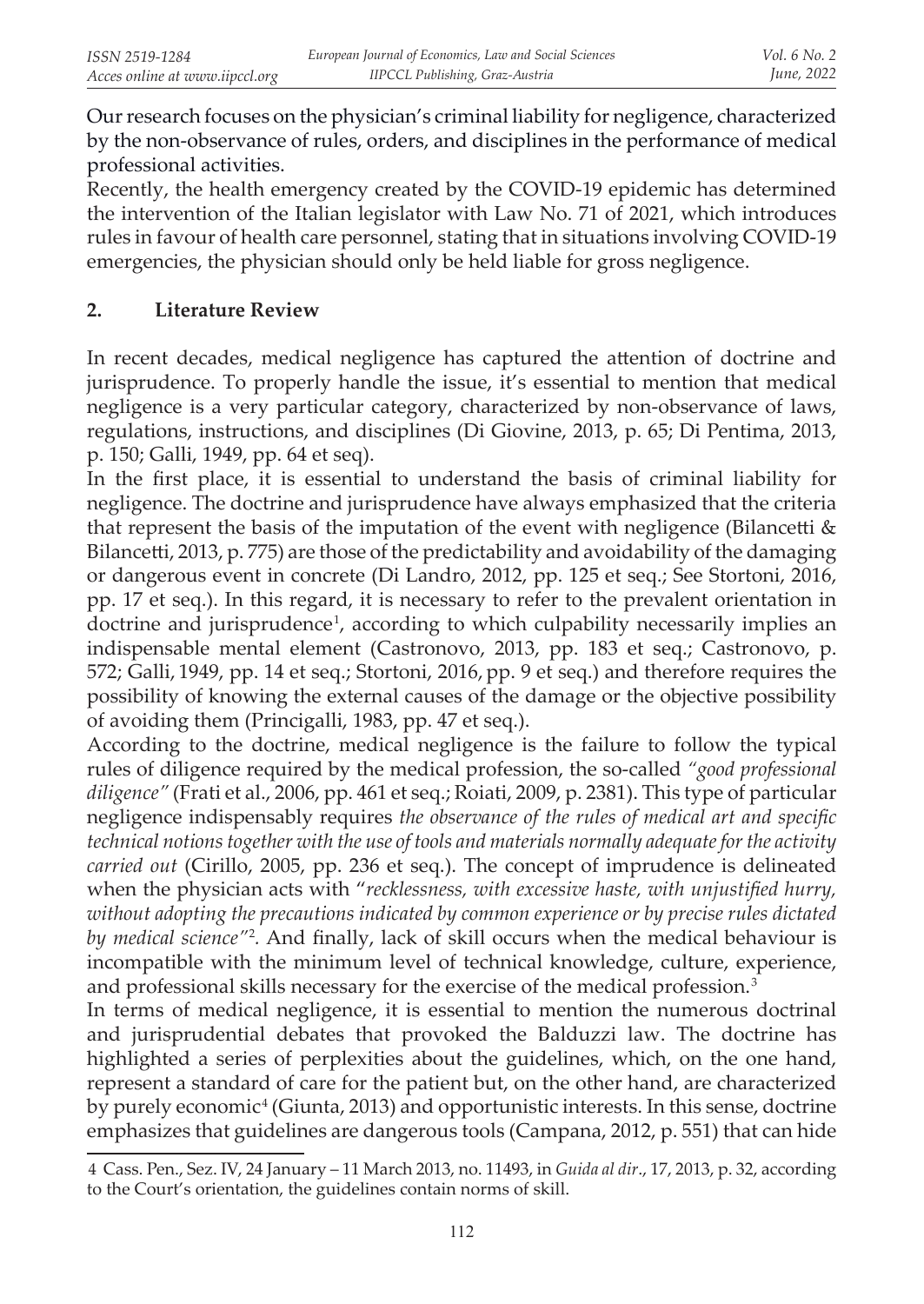or justify medical negligence.<sup>5</sup>

The significant debates that have signalled the Balduzzi law have necessitated legislative intervention. So, five years after the Balduzzi law, the Italian legislators approved the Gelli Bianco law, which limited the sources to be considered in carrying out medical activities, providing certainty to the physician and indicating the appropriate behaviour. However, it did not resolve the ambiguities regarding the guidelines.

The literature provided in this research has a descriptive nature, intending to compare the various doctrinal perspectives on the issue. The study will also analyze the Italian Supreme Court's jurisprudence and its fundamental importance, considering the frequent intervention of this Court in cases involving medical negligence.

# **3. Methodology**

The purpose of this research is to highlight and analyze the peculiarities of medical behaviour characterized by negligence. Accordingly, we had to refer to the different doctrinal and jurisprudential perspectives on the topic. To properly study medical negligence, we had to divide the paper into two parts: the first part explores medical negligence according to the Italian Criminal Code, and the second part analyzes the doctrinal and jurisprudential orientation considering the recent legislative interventions. As a result, a part of this study refers to guidelines and best medical practices and the legal importance accorded to them.

This elaboration uses qualitative research methods to analyse medical negligence as a particular category of negligence marked by non-observance of laws, regulations, instructions, and disciplines.

## **4. Medical negligence and the principle of culpability according to Article 43 of the Italian Criminal Code**

Our research on medical negligence must first begin with article 43 of the Italian Criminal Code, which provides for the mental element of the crime, including intent, negligence, and preterintention. According to Article 43 of the Italian Criminal Code, the crime is negligent, or beyond the intention, if the event, even if foreseen, is not wanted by the agent but occurs due to carelessness (recklessness) (De Francesco, 2012), lack of skill (Coratella, 2006, p. 63), imprudence $\frac{6}{7}$ , or non-compliance with laws, regulations, orders, or instructions (Alimena, 1947; Bilancetti & Bilancetti, 2013, p.

<sup>5</sup> Cass. Pen., Sez. IV, 1 February 2012, no. 4391; Cass. Pen., Sez. IV, 19 September 2012, no. 35922, *cit.*  6 In the medical field: "*There is imprudence when the physician acts recklessly, with excessive haste, unjustified rush, without adopting the precautions indicated by common experience or precise rules dictated by medical science. (…) On the other hand, a physician is negligent if, due to inattention, forgetfulness, carelessness, listlessness, lightness, or superficiality, he fails to follow these common rules of diligence that are expected of a person qualified to practice medicine and are followed by the majority of physicians. The difference between imprudence and negligence lies in the fact that the first consists of active conduct contrary to the fundamental rules that common experience recommends protecting the patient's health; the second, on the other hand, is omissive conduct, in the sense that this is done, according to what medical science advises to do in a specific case. Finally, there is a lack of skill when the physician's conduct is incompatible with that minimum level of technical knowledge, culture, experience, and professional capacity that constitute the necessary prerequisite for the exercise of the medical profession".* In this regard see Cass. Pen., Sez. IV, 16 February 1987, in *Riv. pen*., 1988, p. 202.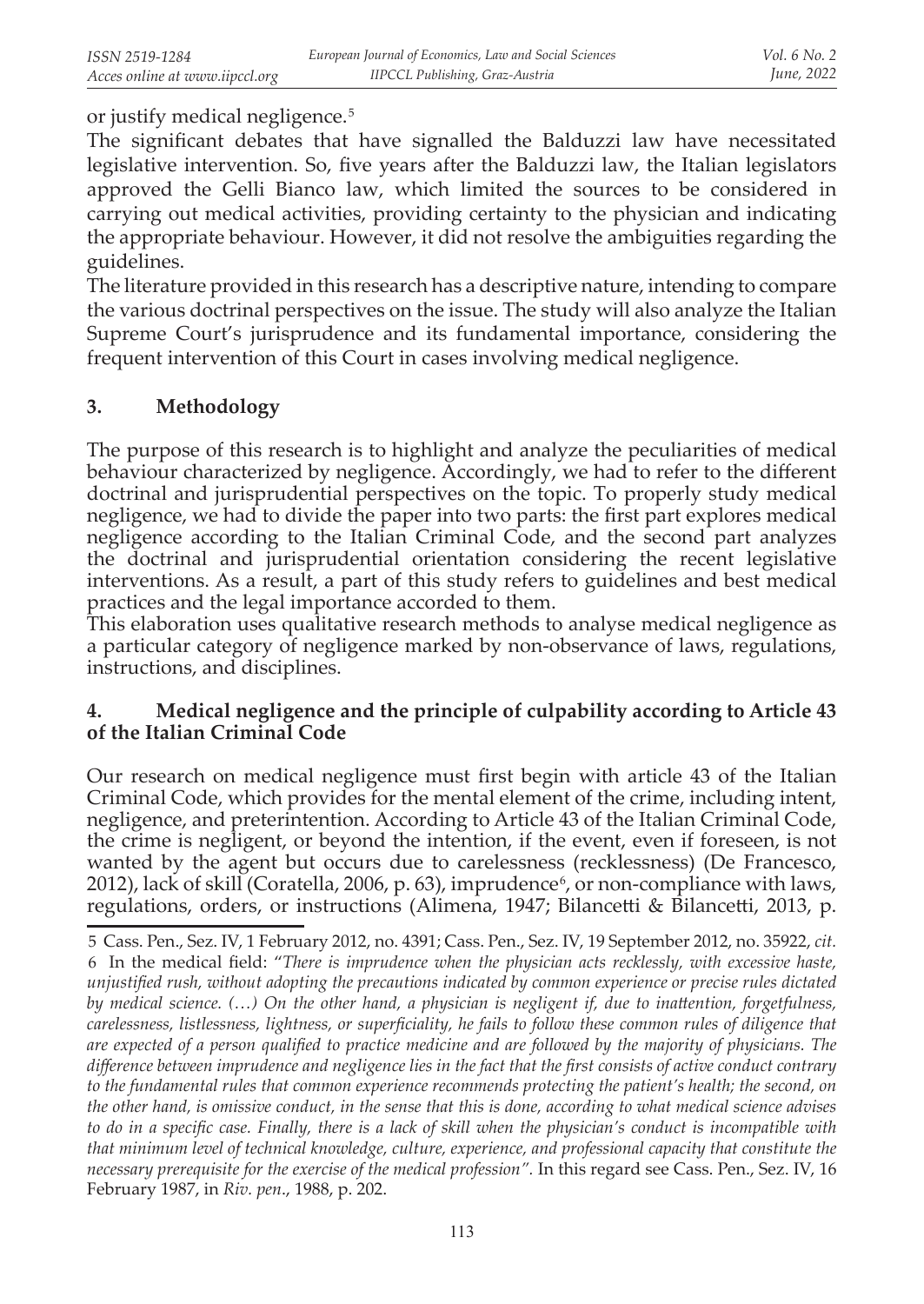# 771; Di Landro, 2012, p. 25; Palazzo, 2005, p. 289).

The criminal law doctrine distinguishes between two categories of negligence: generic and specific. The first category refers to the violation of the rules of diligence (Bugatti, 2011, p. 842; D'Orsi, 1982, p. 124; Comandè, 1999, p. 1101; Gorgoni, 1999, p. 995), prudence (Alimena, 1947, p. 70), and expertise of the average man, which are not written but drawn from human experience. On the other hand, the second category refers to the non-observance of laws, regulations, orders, and disciplines<sup>7</sup> (Di Giovine, 2013, p. 65; Di Pentima, 2013, p. 150; Galli, 1949, pp. 64 et seq.).

We should immediately specify that the criteria that represent the basis of the imputation of the event as negligent (Bilancetti & Bilancetti, 2013, p. 775) are those of the predictability and avoidability of the damaging or dangerous event in concrete<sup>8</sup> (Di Landro, 2012, pp. 125 et seq.; See Stortoni, 2016, pp. 17 et seq.; Turilazzi, 2001). In this regard, it is worth noting the doctrine's emphasis on the fact that negligence necessitates the presence of an essential mental coefficient (Castronovo, 2013, pp. 183 et seq.; Castronovo, p. 572; Galli, 1949, pp. 14 et seq.; Stortoni, 2016, pp. 9 et seq.) and thus requires the agent's ability to know the external causes of the damage or the objective possibility of avoiding them (Princigalli, 1983, pp. 47 et seq.). This approach is compatible with the Supreme Court's jurisprudence, which on several occasions has ruled that outside of the concrete predictability and avoidability of the event, it is not possible to attribute to the person the event because of his act or omission<sup>9</sup> (Lattanzi & Lupo, 2010, pp. 492 et seq.). From this perspective, medical behaviour is reprehensible for failure to adapt suitable precautionary measures to avoid the typical risk of the activity performed<sup>10</sup> (Cupelli, 2011, p. 2947; Furramani, 2017, p. 159).

After this brief general introduction, it is possible to analyze the profiles that characterize medical negligence. It is important to note that medical-surgical activity, which is a dangerous activity allowed because socially utile<sup>11</sup> (Gribaudi, 2012, p. 59; Coratella, 2006, p. 58), represents the so-called specific negligence, defined as negligence characterized by non-compliance with not written rules of conduct, which have the primary goal of avoiding the typical risk of medical activity.

The doctrine notes that medical negligence consists of the non-observance of the typical rules of diligence required by medical professional activity, the so-called "good professional" diligence (Frati et al., 2006, pp. 461 et seq.; Roiati, 2009, p. 2381), which inextricably requires the observance of the rules of art and specific technical notions, as well as the "*use of tools and materials, normally adequate in relation to the activity carried out*" (Cirillo, 2005, pp. 236 et seq.). According to the Court of Cassation, non-compliance with the rules of professional diligence can occur due to inattention, forgetfulness, carelessness, lightness, or superficiality. It should be noted, among

<sup>7</sup> Trib. Savona, 9 July 2005, in *Juris Data, Sentenze Tribunale Savona*.

<sup>8</sup> Cass. Pen., Sez. IV, 12 March 2010 (dep. 3 maggio 2010), n. 16761.; Trib. Grosseto, 31 October 2000, in *Riv. it. med. leg*., 2001; Cass., 28 January 2009, no. 9045.

<sup>9</sup> C. App. Bari, 26 January 1981, in *Foro it.*, 1981, II, p. 167; Cass. Pen., 20 March 1991, in *Cass. pen*., 1992, p. 2754.

<sup>10</sup> In this sense Cass. Pen., Sez. IV, 9 July 2003, no. 37473, *CED Cassazione*, no. 225958.; Cass. Pen., Sez. IV, 21 November 1996, no. 2139, Spina, *CED Cassazione*, no. 207873.

<sup>11</sup> Cass. Pen., Sez. IV, 2 October 2003, no. 37473, in *CED Cassazione*, 2003, no. 225958.; Cass. Pen., Sez. IV, 3 November 1994, no. 11007, in *CED Cassazione,* 1994, no. 200387.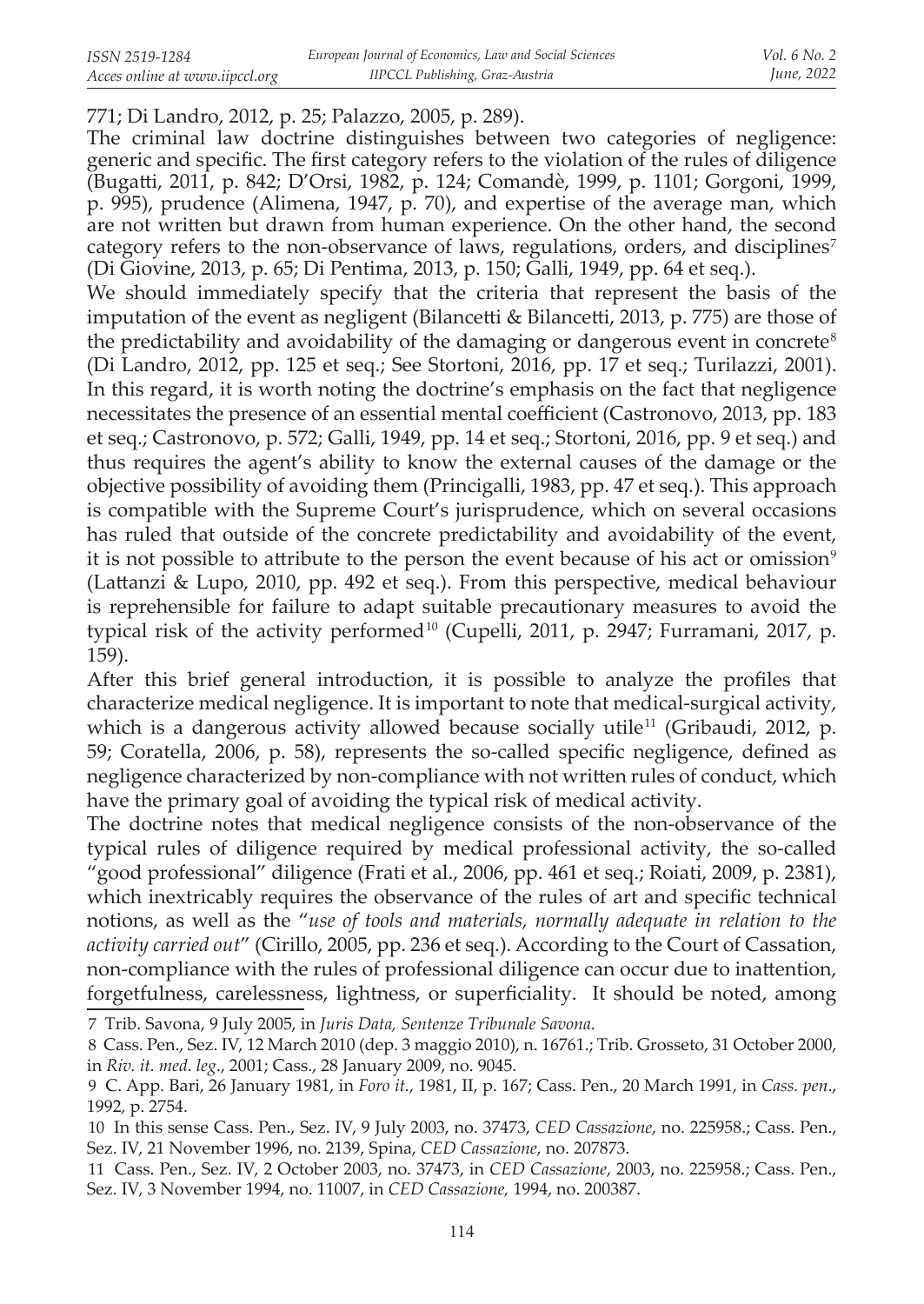other things, that these are typical rules of diligence, which must never be lacking in those who practice the medical profession $12$ .

Furthermore, the Supreme Court jurisprudence emphasizes that imprudent behaviour takes place when the physician "*acts recklessly, with excessive hustle, in an unjustified hurry, and without adopting the precautions indicated by common experience or precise rules dictated by medical science* 13". On the other hand, a prudent doctor is the one who can prevent the risks and complications that could derive from a given medical treatment in order to avoid its harmful consequences.

Eventually, the lack of skill occurs when medical conduct is incompatible with the minimal level of technical knowledge, culture, experience, and professional skills that are the prerequisite for the exercise of the medical profession<sup>14</sup>. It's worth noting that the lack of skill refers to the diligence attributed to a specific professional sector (Romano, 2004, p. 461) that requires particular knowledge.

The confirmation of the above comes from the jurisprudence of the Italian Court of Cassation in decision No. 24791/2008. On this occasion, the Court stated that skill depends on the degree of specialization of the professional, and so *"various degrees of specialization correspond to different degrees of skill.*<sup>15</sup>*"* Part of the doctrine emphasizes that lack of skill is described as a violation of scientific and medical practice technical standards (Crespi, 1955, p. 96), both due to insufficient preparation and incompetence of the physician.

According to jurisprudence, negligence may also include the physician's lack of professional upgrading. The latter represents a disciplinary duty that is part of the diligence and skill area 16 (Bilancetti & Bilancetti, 2013, p. 776). In this context, Article 19 of the 2014 Code of Medical Ethics provides for updating and permanent professional training: *"the physician throughout his professional life pursues constant updating and continuous training for the development of technical and non-technical professional knowledge and skills, favouring their dissemination to learners and collaborators*<sup>17</sup>*."* Precisely under these considerations, the failure to update reflects the inadequacy of the medical service in terms of imprudence and lack of skill (Bilancetti & Bilancetti, 2013, p. 776).

# **5. The influence of the Balduzzi Decree on the degrees of negligence and the Court of Cassation's jurisprudence**

In terms of medical negligence, it's worth reflecting briefly on the so-called Balduzzi

<sup>12</sup> Cass. Pen., Sez. IV, 16 February 1987, *cit.,* p. 202.

<sup>13</sup> *Ibidem*.

<sup>14</sup> *Ibidem*.

<sup>15</sup> Cass., 8 October 2008, no. 24791.

<sup>16</sup> Cass. Pen., Sez. IV, 28 May 2003, in *Giuda al dir.,* 2003, II, p. 61: "*It must be considered negligent the conduct of the physician who prescribes and administers medicines potentially capable of interfering with essential functions without verifying in advance, with available scientific means, the tolerability of the patient and the existence of contraindications and imperishable, and without verification of the effects during the course of therapy*".

<sup>17</sup> Article 19, *Italian Code of Medical Ethics, 2014*.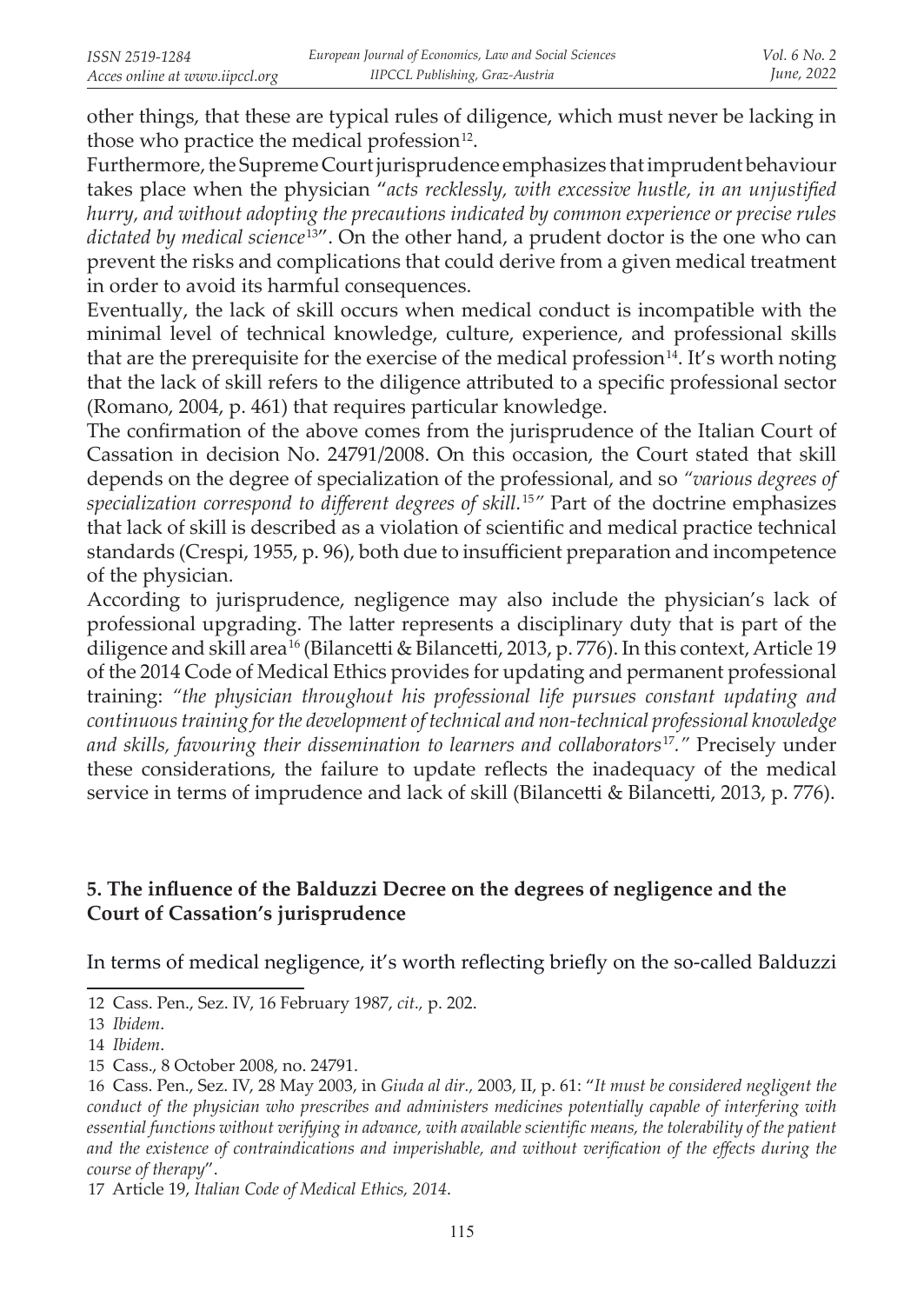Decree<sup>18</sup>, which classified medical conduct characterized by slight negligence as criminally irrelevant if carried out following therapeutic indications contained in guidelines, protocols, or medical practices recognized by the scientific community (Mariotti et al., 2014, pp. 90 et seq.; Aleo, 2014, pp. 691 et seq.).

The Balduzzi Decree has provoked much debate and criticism (Civello, 2013; De Francesco, 2015, pp. 884 et seq.; Di Giovine, 2013, pp. 80 et seq.; Di Landro, 2013, pp. 833 et seq.; Fiori A. & Marchetti D., 2013, pp. 563 et seq.; Giunta, 2013, pp. 819 et seq.; Iadecola, 2013, pp. 549 et seq.; Nocco, 2013; Roiati, 2013; Valbonesi, 2013; Vallini, 2013; Vallini et al., 2015), not so much because of the physician's criminal irresponsibility for slight negligence, which, as evidenced by the critical doctrine, is nothing new, but because of the importance placed on the guidelines. As we will see below, the Court of Cassation was obliged to intervene several times, highlighting all the concerns about the reform and conformity with the so-called guidelines.

The doubts concerning the Balduzzi Decree were related to Article 3, which provides that: *"The health care professional who, in carrying out his/her activity, observes the guidelines and good practices accredited by the scientific community is not criminally liable for slight negligence."*

As can be seen, the decree limited the criminal liability of healthcare professionals, including physicians, nurses, and anybody who practices the healthcare profession. Consequently, the physician could not be criminally liable for slight negligence if he performed the therapy under the guidelines<sup>19</sup> (Di Landro, 2013; Di Landro, 2011, pp. 424 et seq.; Caputo, 2012, p. 877; Cupelli, 2013; Pezzimenti, 2015; Cfr. Vallini et al., 2015) and good practices<sup>20</sup> (Martuscelli, 2013; Amoroso, 2016), accredited by the scientific community and used a minimum of diligence that prevented him from incurring gross negligence (Di Pentima, 2013, p. 313; Manna, 2014; Lanza 2014).

The reasons for such a provision, according to case-law, might be found in the precautionary nature<sup>21</sup> of guidelines. The latter are rules that, if respected, reduce or limit the risks of medical-surgical treatment. Based on these premises, the Supreme Court declared the physician negligent for acting in violation of medical guidelines and protocols<sup>22</sup>.

 20 Cass. Pen., Sez. IV, 29 January 2013, no. 16237, in *Riv. pen*., 2013, fasc. 6, pp. 657 et seq.

 21 Cfr. Cass. Pen., Sez. IV, 29 January 2013, no. 16237, *cit*.

<sup>18</sup> Law Decree 13 September 2012, no. 158, published in the "Italian Official Gazette" of 13 September 2012, no. 214, converted with amendments by law 8 November 2012, no. 189, Article 3, published in the ordinary supplement no. 201 to the "Official Gazette" of 10 November 2012, no. 263.

<sup>19</sup> Methodological Manual. How to produce, disseminate and update recommendations for clinical practice, 2002, (at www.snlg-iss.it); Cass. Pen., Section IV, 29 January 2013, no. 16237, in Riv. pen., 2013, fasc. 6, pp. 657 et seq.; According to a widespread opinion, the guidelines are: "*recommendations of clinical behaviour, elaborated through a process of a systematic review of the literature and scientific opinions, in order to help doctors and patients decide the most appropriate care modalities in specific clinical situations*". The definition is taken from M. J. FIELD, K. N. LOHR, *Guidelines for clinical practice: from development to use*, Washington, 1992, pp. 3 et seq.

<sup>22</sup> Cass. Pen., Sez. IV, 24 January – 11 March 2013, no. 11493, in *Guida al dir*., 17, 2013, p. 27 s.; Cass. Pen., Sez. IV, 14 November 2007, Pozzi, in *Foro it.,* 2008, II, p. 279.; Cass. Pen., Sez. IV, 19 January 2006, no. 16995, L.A.N., in *DeJure/Juris Data.*; Trib. Milano, 21 July 2000, in *Rass. dir. farm*., 2001, p.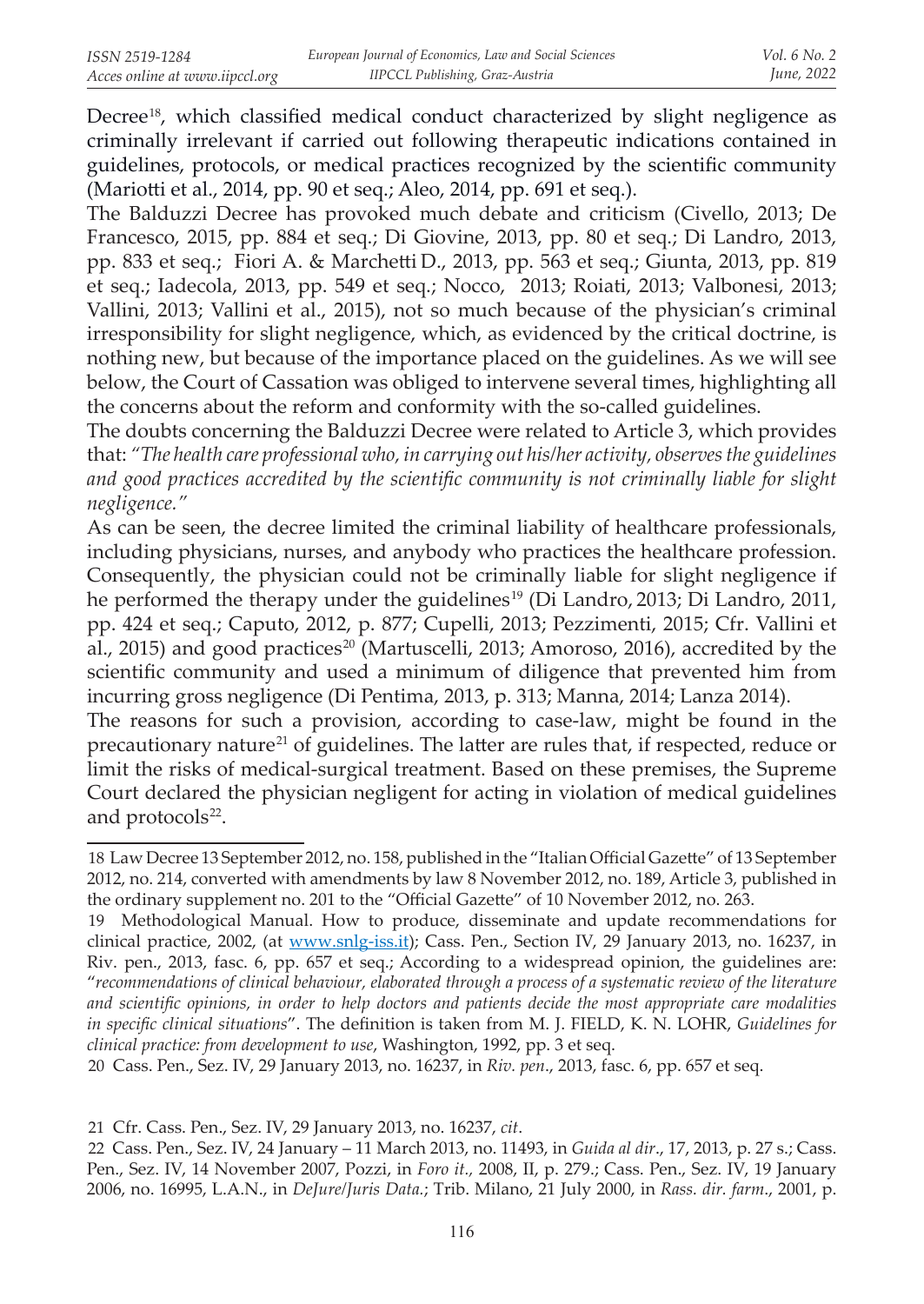In this regard, the Supreme Court's jurisprudence has stated on several occasions that compliance with the guidelines does not automatically absolve the physician of criminal liability; however, the same are rules of relative cogency and thus must be evaluated according to the concrete case (Caletti, 2019, p. 8). In this sense, the observance of the guidelines on medical-surgical treatment neither excludes nor determines the physician's negligence<sup>23</sup> (Marra, 2012, pp. 557 et seq.).

# **6. Medical negligence following the Gelli-Bianco law**

Five years after the Balduzzi Decree, the Italian legislator intervened with the Gelli-Bianco law, denominated *"Provisions on patient care safety and professional liability of health care providers,"* which came into force in April 2017.

What appears relevant for our research is to draw attention to two provisions of the Gelli-Bianco law, Articles 5 and 6, which have been the subject of debates in doctrine and jurisprudence and continue to feed the decennial doubts regarding the criminal relevance of medical treatments carried out in compliance with the guidelines or good practices accredited by the scientific community.

In particular, Article 5, denominated *"Good clinical-assistance practices and recommendations provided by the guidelines"*, provides that health professionals' activities must comply, except for the particularity of the case, with good clinical-assistance practices and guidelines suggested by scientific societies and research institutes. The guidelines must be published for the individual sectors of specialization within two years from the entry into force of the law by the Minister of Health and must be periodically updated. In the absence of guidelines, the article provides the obligation to adhere to good clinical-assistance practices.

The Gelli-Bianco law, designed to address the perplexities related to medical negligence that followed the Balduzzi Decree, seems to have generated new debates. Doctrine and jurisprudence highlight the problems concerning this long-awaited law, which, however, does not seem to have resolved the questions concerning medical liability. The law introduced an explicit reference to guidelines and clinical care practices in the criminal code, again raising doubts about the latter.

Article 6 of the law addresses the physician's criminal liability by introducing Article 590-*sexies* into the Italian Criminal Code, entitled "*Negligent liability for death or personal injury in the health sector*" (Mattheudakis, 2019; Iadecola, 2017, p. 57).

Article 6, denominated "*Criminal Liability of the Healthcare Professional*," provides: "*If the facts referred to in Articles 589 and 590 are committed in the exercise of the healthcare profession, the penalties provided for therein apply except as provided for in the second paragraph*. *If the event occurred due to a lack of skill, the punishment is excluded when the recommendations provided for by the guidelines as defined and published by the law are respected or, in the absence of these, good clinical-care practices, provided that recommendations*  261.

 23 Cass. Pen., Sez. V, 13 February 2014 – 11 March 2014, no. 11804, in *Riv. it. med. leg*., 3, 2014, p. 980, with note of M. LAMANUZZI.; Cass. Pen., Sez. IV, 29 January 2013, no. 16237, in *Riv. pen*., 2013, fasc. 6, pp. 657 et seq.; Cass. Pen., Sez. IV, 19 September 2012, no. 35922, (in www.cassazione.net.) ed in *Diritto & Giustizia*, 2012, p. 20.; Cass. Pen., Sez. IV, 23 November 2010 – 2 March 2011, no. 8254, in *San. pub. priv.*, 2011, p. 73 s, with note of S. MARZOT.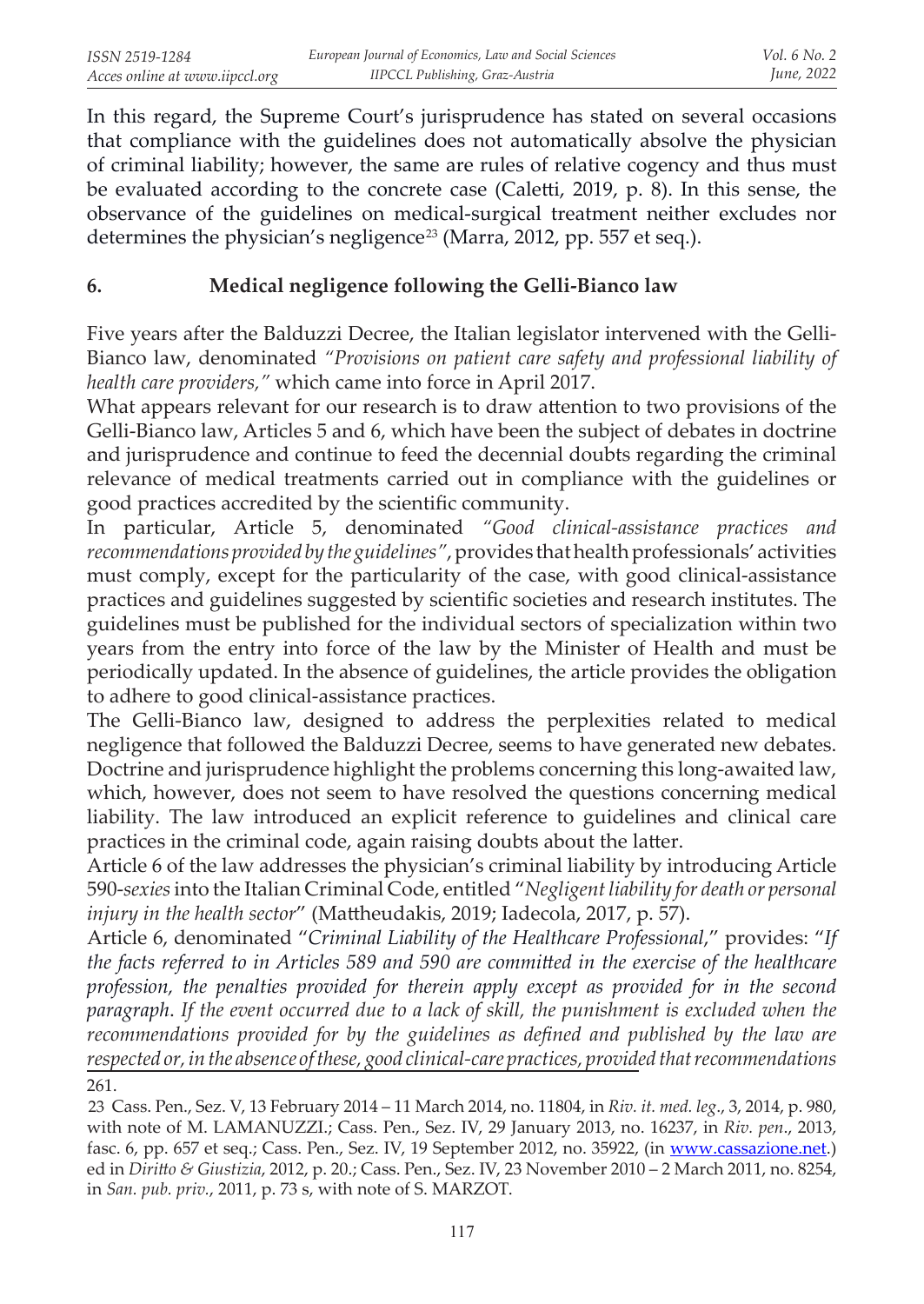*envisaged by the aforementioned guidelines are adequate to the particularities of the specific case"* (Piras, 2016). The second paragraph of Article 6 provides for the repeal of Article 3 of the Balduzzi law.

This novelty has provoked criticism in the doctrine, considering that the guidelines change quickly (Panti, 2016, p. 375), and they pose issues with accreditation and updating.

A first objection to the Gelli-Bianco law concerns the first paragraph of Article 6, which provides for the exclusion of medical liability for lack of skill when the physician acts in compliance with good practices and guidelines published according to the law or in any case accredited by the scientific community, except in cases where the patient's particular situation requires a different behaviour. The same considerations made about the Balduzzi law apply here. There is a risk that the guidelines or good medical practices recognized and published by the law may hide or justify any negligent behaviour of physicians (Guerriero, 2016).

The criticisms coming from the doctrine consider the Gelli-Bianco law on the same level as the Balduzzi law, with the only difference that the guidelines from simple recommendations, as provided for by the Balduzzi law, with the Gelli-Bianco law become legal prescriptions (Blaiotta, 2018, p. 3).

Unlike the previous legislation (the Balduzzi law), the novel does not make any distinction between the degrees of negligence; notwithstanding, it provides for an exemption from criminal liability for lack of skill when the physician respects, except for the relevant particularities of the specific case, the recommendations provided by the guidelines recognized by the scientific community or, in the absence of the latter, good clinical-assistance practices. This cause of non-punishment operates only in cases when guidelines are adequate for the specific case. (Trapella, 2019, p. 85; Terrizi, 2018, p. 98).

This exclusion of criminal liability has been subjected to strong criticism by the doctrine and jurisprudence, considering it a cause of non-punishment with uncertain application boundaries (Caletti, 2019; Cupelli, 2017; Cupelli, 2018; Brusco, 2017; Caletti & Mattheudakis, 2017). On the other hand, there have been numerous criticisms (Tronconi, 2016, pp. 547 et seq.; Brusco, 2017) regarding the distinction between lack of skill, imprudence, and carelessness (Cupelli, 2018; Brusco, 2017; Iadecola, 2017).

Contrasting orientations have been registered in the jurisprudence of the Supreme Court, which considers the novel as a norm that raises high interpretative doubts and is characterized by a strong contradiction<sup>24</sup> (Brusco, 2017; Cupelli, 2018; Mattheudakis, 2019, p. 66; Blaiotta, 2018, p. 1). In this judgment, the Court outlines the scope of application of the Gelli-Bianco law and delineates that Article 590-sexies offers a restrictive interpretation.

The Court believes that this article excludes the criminal liability of the healthcare professional only in the case of lack of skill and excludes the applicability of this cause of non-punishment:

<sup>24</sup> Cass. Pen., Sez. IV, 20 April 2017 no. 28187, imp. De Luca-Tarabori: *"(…) The interpretation of the new norm raises significant interpretative doubts, irresolvable at first sight, immediately highlighted by the numerous academics who have opposed the reform. In fact, internal inconsistencies are so severe as to undermine the very rationale practicability of the reform in the application field. Even before that, it is difficult to understand the rationale of the novelty."*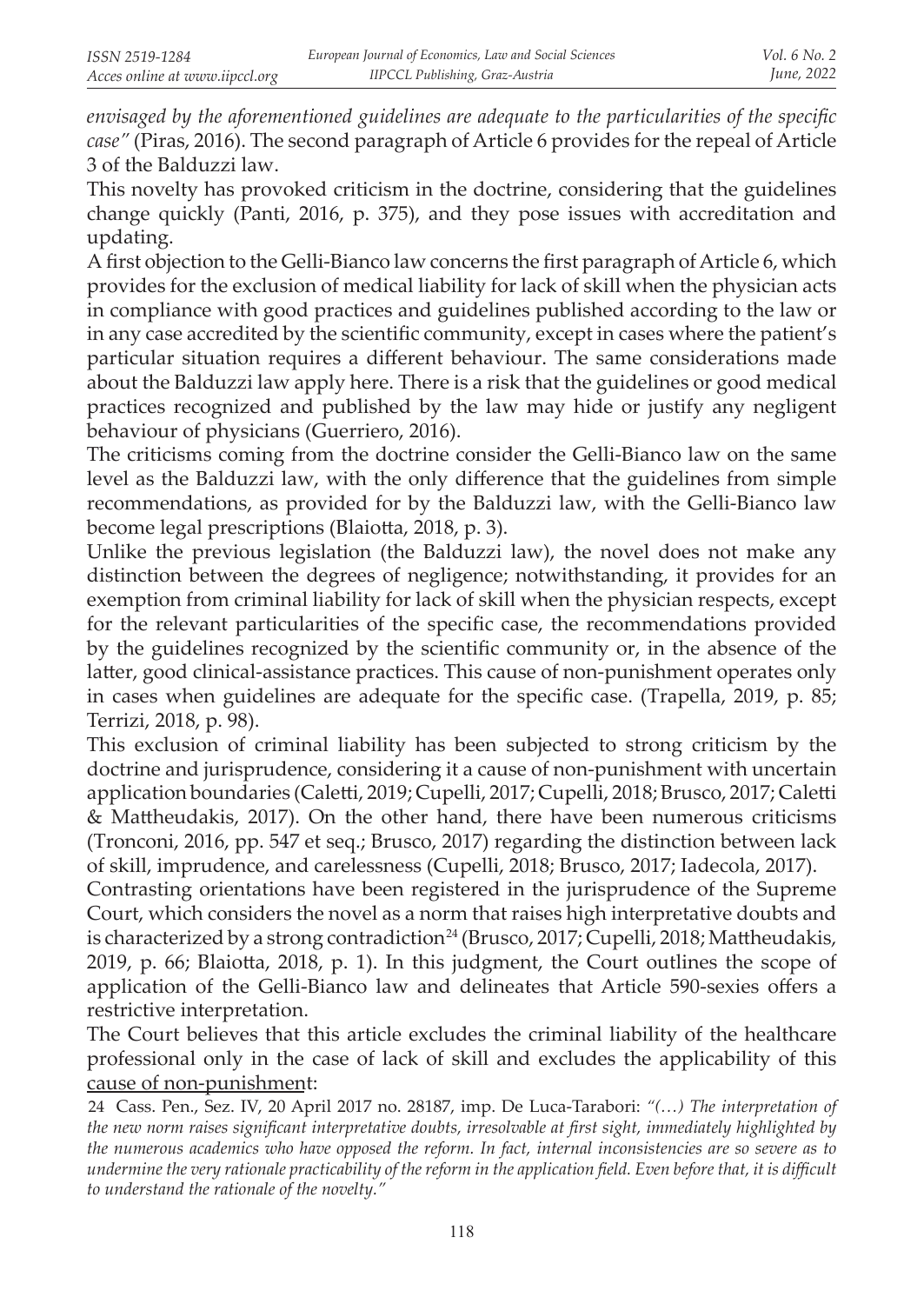-in cases of negligence or lack of skill, non-regulated by the guidelines:

-if the recommendations provided by the guidelines are not adequate for the specific case.

-if the therapeutic approach is governed by adequate and relevant guidelines but not in that application context, referring to the executive error $25$ .

The Court also argues that the guidelines *cannot completely exhaust the evaluation parameters* considering that the physician can also refer to highly qualified scientific recommendations or approaches in the scientific community<sup>26</sup>.

According to the Court, it could be supposed an exclusion of the punishment of the healthcare worker who: "*despite having caused a harmful event due to behaviour reprehensible for lack of skill, at some point in the therapeutic relationship it has, in any case, applied qualified directives, even when they are unrelated to the topical moment in which the damaging lack of skills took place*" (Schiavo, 2019, p. 6). Nevertheless, the Court emphasizes that this approach appears to conflict with some fundamental principles stated in Articles 3, 27, and 32 of the Italian Constitution, such as reasonableness, culpability, and protection of the right to health (Caletti, 2019, p. 17; Birrittieri, 2019, p. 51; Cupelli, 2017).

The orientation of the Supreme Court changed with the subsequent Cavazza ruling, which seems to go in a diametrically opposite direction from the Tarabori ruling<sup>27</sup> (Cupelli, 2017). In this decision, the Court defined the non-punishment for the physician's lack of skill who acted in accordance with the guidelines or good practices, regardless of the degree of negligence<sup>28</sup>. This Court's approach raises considerable doubt about the difference between the non-punishment of a severe lack of skill and the punishment of other, less severe types of negligence, such as slight negligence (Birrittieri, 2019, p. 55).

To end this discrepancy in jurisprudence and the ambiguities surrounding the interpretation of Article 590-*sexies* of the Italian Criminal Code, the United Sections of the Supreme Court intervened with the Mariotti judgment of February 22, 2018, no. 8770 (Birritteri, 2019; Schiavo, 2019). In this context, the United Sections of the Supreme Court considered that Article 590-*sexies* of the Italian Criminal Code provides for a cause of non-punishment in the case of a physician who acts with a slight lack of skill when he follows the guidelines or best practices accredited by the scientific community. In the opinion of the Court, for the cause of non-punishment to be applicable, the doctor must have chosen an adequate guideline to follow in the specific case, despite the executive error due to slight negligence. On the other hand, a doctor who makes a mistake in choosing the appropriate guideline cannot be considered non-punishable (Birrittieri, 2019, p. 51). This interpretation proposes two types of errors: errors in the choice of treatment and errors in the execution of the treatment (Bartoli, 2018, p. 245).

Here, the United Sections have re-proposed a distinction between the degrees of negligence (Cupelli, 2017), identifying the cases in which the doctor will have to  25 Cass. Pen., Sez. IV, 20 April 2017 no. 28187, imp. De Luca-Tarabori.

<sup>26</sup> *Ibidem*.

<sup>27</sup> Cass. Pen., Sez. IV, sent. 19 October-31 October 2017, no. 50078, in *Diritto penale Contemporaneo*, 7 November 2017 (available at: https://www.penalecontemporaneo.it/upload/4604-cass5007817.pdf).  28 Cass. Pen., Sez. IV, sent. 19 October -31 October 2017, no. 50078, *cit*.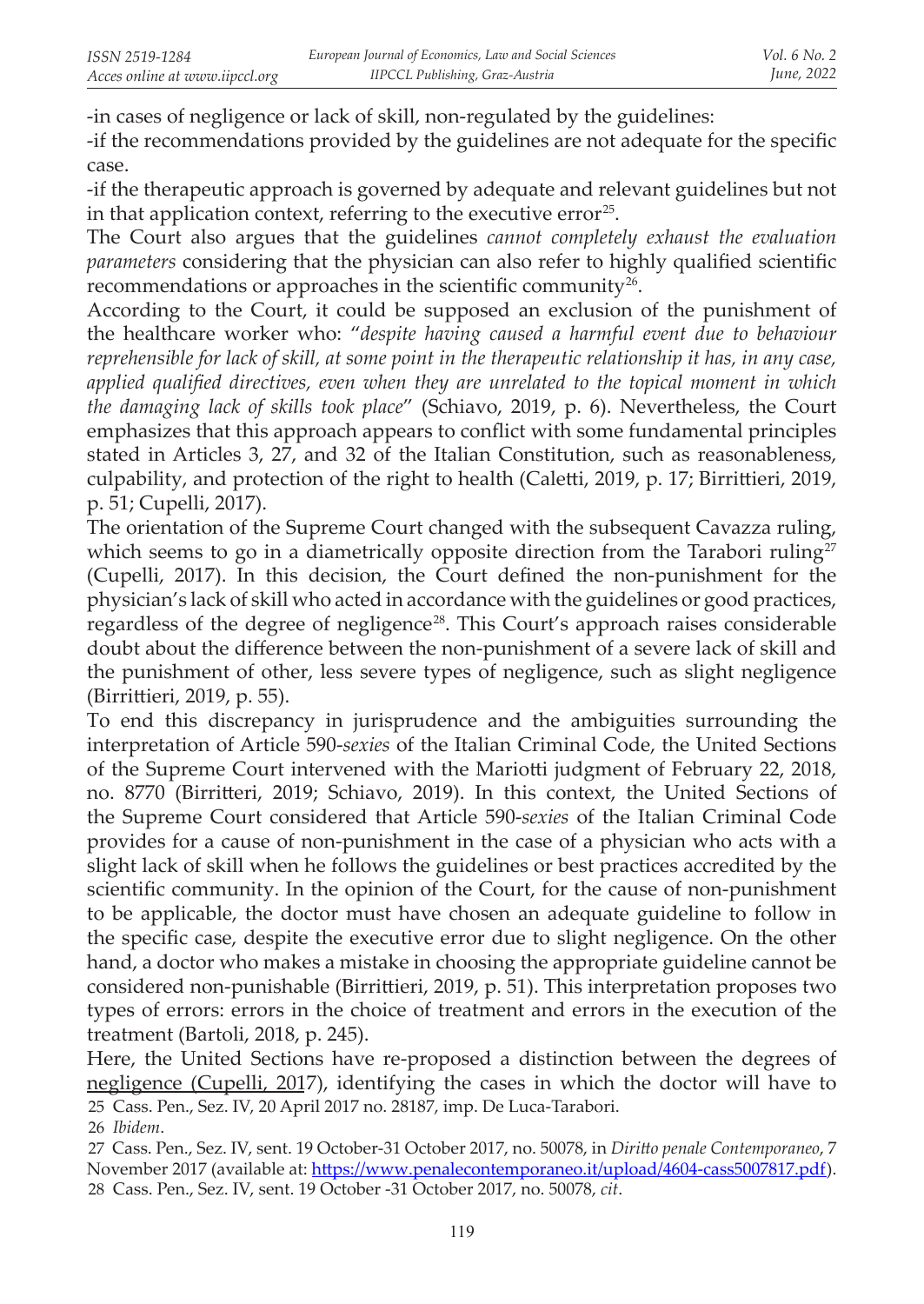answer for death or personal injury in the execution of the medical-surgical activity: *a) If the event occurred as a result of negligence (even "slight") or imprudence.*

*b) if the event occurred due to negligence (even "slight") from lack of skill when the specific case is not governed by the recommendations of the guidelines or by good clinical-assistance practices.*

*c) if the event occurred as a result of negligence (even "slight") due to a lack of skill in identifying and selecting guidelines or good clinical-assistance practices that are not adequate for the specificity of the particular case.*

*d) if the event occurred due to "serious" negligence due to lack of skill in carrying out recommendations of guidelines or good clinical-assistance practices, considering the degree of*  risk to be managed and the particular difficulties of the medical act<sup>29</sup>."

Despite the Court of Cassation's efforts to standardize practice and remove interpretative ambiguities surrounding Article 590-*sexies* of the Italian Criminal Code, the problems concerning its application continue.

The concerns surrounding the application of this article refer to the guidelines and clinical practice assistance accredited by the scientific community, which must specify the behaviour to be followed by the healthcare professional. In fact, from the approval of the Gelli-Bianco law up to the present day, these guidelines appear to be a relatively small number (Mattheudakis, 2019). This situation raises concerns regarding the physician's behaviour in particular situations when recognized guidelines have yet to be approved. At this point, the Gelli-Bianco law offers another alternative: following clinical assistance practices, which are fundamentally different from the guidelines. According to the doctrine, this provision contradicts the principle of determination (Caletti & Mattheudakis 2017, p. 104; Trapella, 2019, p. 87) because clinical care practices are not codified.

The health emergency caused by the COVID-19 pandemic has also influenced the intervention of the Italian legislator on medical negligence. In this regard, the legislator enacted Law No. 76 of 2021, which in Article 3-*bis* establishes responsibility for negligent death or personal injury in the health sector during the COVID-19 state of epidemiological emergency. In this framework, the application of Article 590-sexies to deal with the health emergency created by the COVID-19 pandemic, which is characterized by a lack of guidelines or protocols recognized by the scientific community, is deemed inappropriate.

Specifically, Article 3-*bis* provides that: *"1. During the state of epidemiological emergency caused by COVID-19, declared by resolution of the Council of Ministers on January 31, 2020, and subsequent extensions, the facts referred to in articles 589 and 590 of the criminal code, committed in the exercise of a health profession during the emergency, are punishable only in cases of gross negligence.* 30" In this approach, criminal liability is excluded for acts performed with slight negligence or lack of skill during the emergency period, safeguarding health professionals given the limited knowledge and absence of protocols and guidelines that characterised the health emergency.

<sup>29</sup> Cass. Pen., Sez. Un., no. 8770, 22 February 2018

<sup>30</sup> Law no. 76, May 28, 2021*, Conversion into law, with amendments, of the decree-law April 1, 2021, no. 44, containing urgent measures for the containment of the COVID-19 epidemic, in the matter of anti-SARS-CoV-2 vaccinations, justice, and public competitions*, in *GU* General Series n. 128 of 31-05-2021.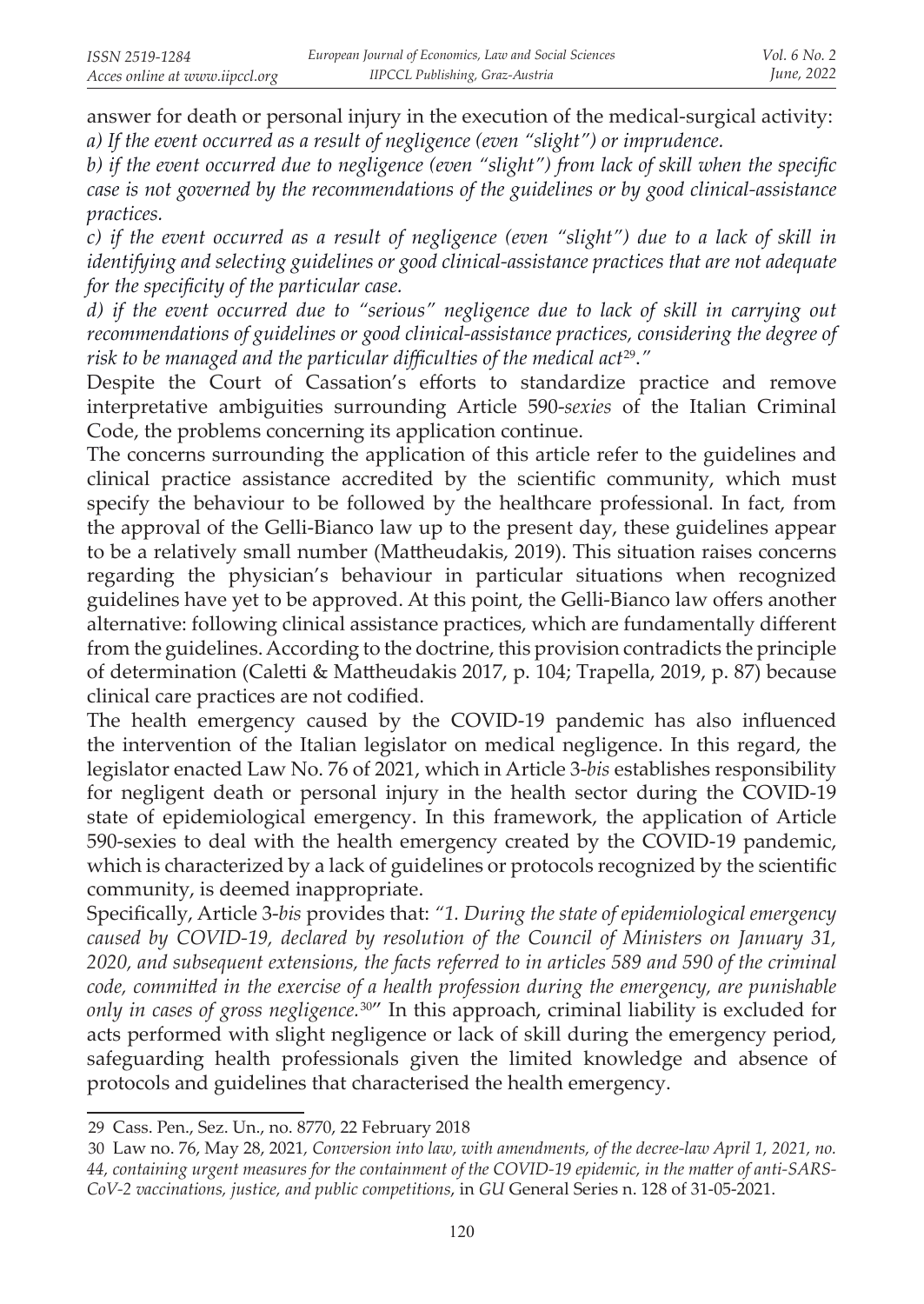The second paragraph of this Article seems to be of particular importance as regards the assessment of medical negligence, which states: *"To assess the degree of fault, the judge takes into account, among the factors that can exclude the seriousness, the limitation of the scientific knowledge at the time of the event on SARS-CoV-2 pathologies and appropriate therapies, as well as the scarcity of human and material resources concretely available concerning the number of cases to be treated, as well as the lower degree of experience and technical knowledge possessed by unskilled personnel employed to deal with the emergency."*

# **7. Reflections on medical negligence according to the criterion of adherence to medical guidelines and protocols**

Perhaps now is the time to address some of the most problematic issues surrounding the guidelines, particularly their implementation as parameters to identify medical negligence. The concerns surrounding them have emerged since the introduction of the Balduzzi law, and the new Gelli-Bianco law has also brought them to attention.

The debate concerning the scientific reliability of the guidelines and their precautionary nature has been developed since the first applications of the Balduzzi law. According to a critical opinion, guidelines were developed for the economic interests of health structures and responded to simple corporate logic (Lanza, 2014, p. 778; Cfr. Caletti, 2015, pp. 170 et seq.; Caletti, 2019).

The Supreme Court's case-law on the topic has produced conflicting results. On some occasions, the Court has held that medical negligence is determined by the noncompliance or violation of the guidelines; on other occasions, the Court has declared that the same are non-binding and non-exhaustive.

The doctrine's ambiguities involved the non-punishment of the physician who followed the guidelines (Cfr. Beltrani, 2013, pp. 33 et seq.; Buccelli et al., 2016, pp. 663 et seq.). In this sense, it is worth noting that the Supreme Court's jurisprudence has emphasized that compliance with the guidelines cannot preclude *a priori* the doctor's responsibility for negligence<sup>31</sup> (Consorte, 2011, pp. 1227 et seq.; Cupelli, 2018; Cupelli, 2013; Giunta, 2013, p. 828). Those recommendations cannot constitute *a kind of safe conduct capable of absolving the physician of any civil or criminal liability*<sup>32</sup> (Campana, 2012, p. 542; Marra, 2012, pp. 557 et seq.), considering that the latter must act in science and conscience to best preserve the patient's health.

Guidelines, on the other hand, were utilized to identify medical negligence. In this sense, it's worth noting a case in which the Court of Cassation found a psychiatrist liable for failing to observe the guidelines on the medical treatment of a psychotic patient. In particular, in the case in question, the doctor had not respected the recommendations for reducing a patient's drug therapy, resulting in a severe psychotic crisis<sup>33</sup>. Similarly, the Court of Cassation ruled on attributing the patient's

<sup>31</sup> Cass. Pen., Sez. IV, 1 February 2012, no. 4391.; Cass. Pen., Sez. IV, 19 September 2012, no. 35922, *cit.*; Cfr. Cass. Pen., Sez. IV, 23 November 2010 – 2 March 2011, no. 8254, *cit*.; Cass. Pen., Sez. IV, 24 January – 11 March 2013, no. 11493, *cit*.

<sup>32</sup> Cfr. Cass. Pen., Sez. IV, ud. 2 March 2011, no. 8254, Grassini, in *Cass. pen*., 2012, p. 542, with note of T. CAMPANA.

<sup>33</sup> Cass. Pen., Sez. IV, 14 November 2007, Pozzi, *cit*.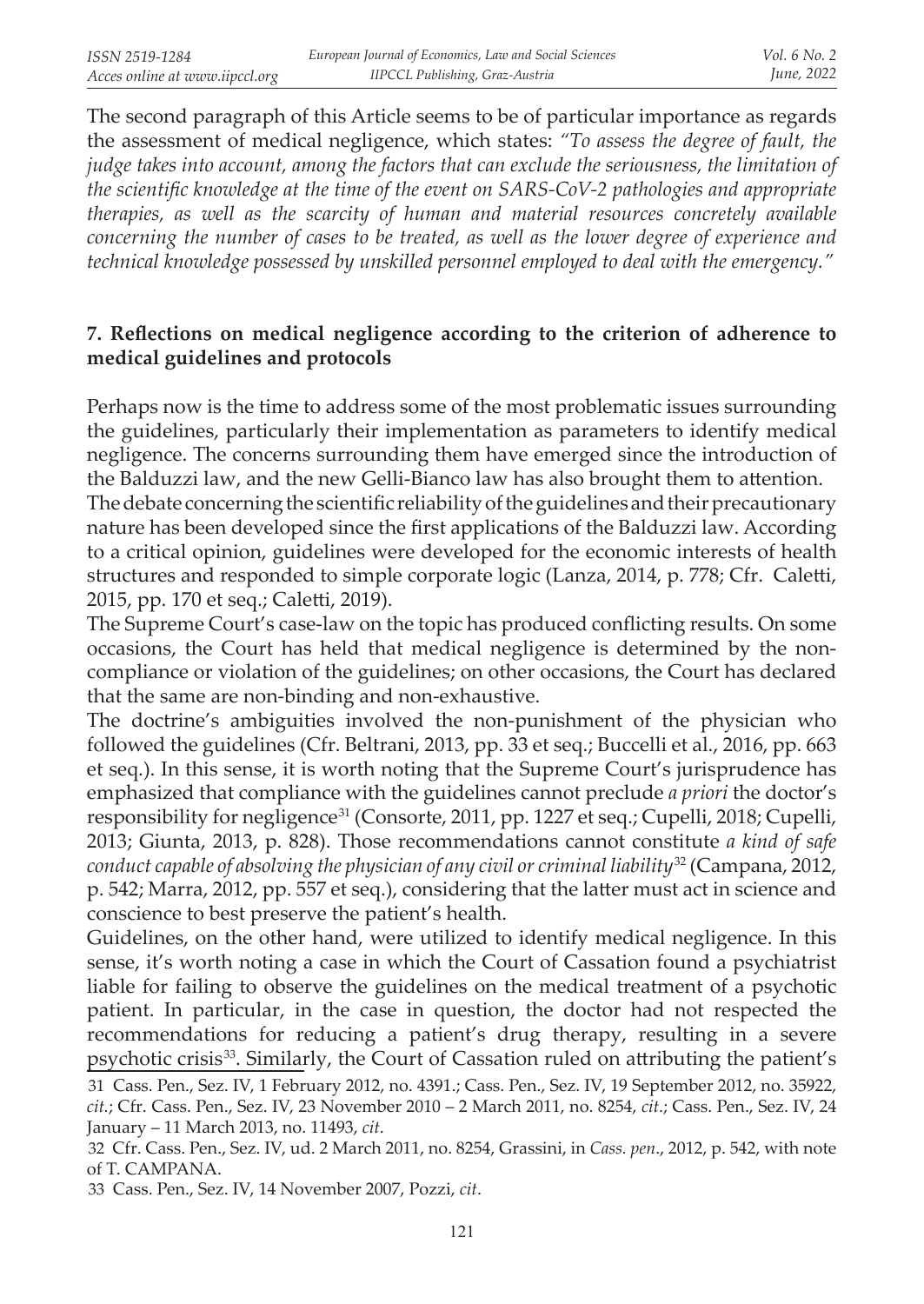cardiac arrest to the physician, who had violated medical protocols $34$ .

As can be seen, in the jurisprudence of the Supreme Court, the guidelines are constantly recognized as a criterion for identifying medical negligence. However, this viewpoint raises some perplexities, particularly concerning the physician's freedom of treatment and planning, choice, and application of diagnostic or therapeutic devices<sup>35</sup> (Consorte, 2011, p. 1230; Iadecola, 2017).

In light of these considerations in doctrine and jurisprudence, has been registered another orientation, which evaluates the guidelines according to the particularity of the patient's individual case. Specifically, doctrine and jurisprudence consider that if the medical treatment is not particular to require alternative conduct to guidelines, the behaviour conforming to the latter could not be judged negligent (Di Landro, 2011, p. 15). This statement finds affirmation in the Gelli-Bianco law (Caletti, 2019), which provides a cause of non-punishment due to a lack of skill when the guidelines, or in their absence, the clinical-assistance practices, are adequate to the particularity of the specific case.

The legislator's intervention with the Gelli-Bianco law has transformed the guidelines from simple recommendations into legal prescriptions while remaining a *soft law* tool (Terrizi, 2018). In this context, the Gelli-Bianco law has imposed the obligation on the physician to observe the guidelines. For this purpose, the guidelines should be "*drawn up by public and private organisations and institutions as well as by scientific societies and technical-scientific associations of the health professions registered in a special*  list established and regulated by a decree of the Ministry of Health<sup>36</sup>" and should be adequate *to the specificity of the particular case* (Article 5, Paragraph 1, Gelli-Bianco Law). At the same time, the law entrusts the task of monitoring the guidelines to the National Guidelines System. This provision identifies in detail the recommendations to which the doctor must adhere, removing any doubts about which to choose (due to the previous discipline), considering that the latter were numerous and contrasting (Brusco, 2017, p. 219; Cupelli, 2017), and at times they appeared to be valid only at a local or regional level (Di Landro, 2011, pp. 427 et seq.).

The objective of the law is to preserve the patient's right to health and provide more safety for physicians in defining proper behaviour in each situation. Also, the recommendations provided by the guidelines are considered crucial tools for judges during trials (Fares, 2017). On the other hand, if a physician finds himself in a situation where no codified guidelines exist, he must follow clinical-assistance practices, recognizing them as having a subsidiary role (Schiavo, 2019). According to the critical opinion of the doctrine, offering greater certainty to the physician could be turned into an obstacle to the best care for the patient (Cupelli, 2017, p. 206).

The Court of Cassation intervened in 2017, highlighting that the guidelines represent "*scientific and technological knowledge codified, metabolized, and made* 

 36 Article 5, Gelli Bianco Law, no. 24 of 2017.

<sup>34</sup> Cass. Pen., Sez. IV, 19 January 2006, no. 16995, *cit.*; Trib. Milano, 21 July 2000, *cit.*, p. 261.

<sup>35</sup> Cfr. "*While the guidelines represent an important scientific aid for the physician, with whom the physician is required to deal with, they do not eliminate the autonomy of the same for the therapeutic choices*." Cass. Pen., Section IV, 19 September 2012, no. 35922, (in: www.cassazione.net.), in *Diritto & Giustizia*, 2012, p. 20, and in *Riv. it. med. leg.,* 2013, p. 268, with a note by G. Rotolo, *Guidelines and Legis artis in the Medical Field*.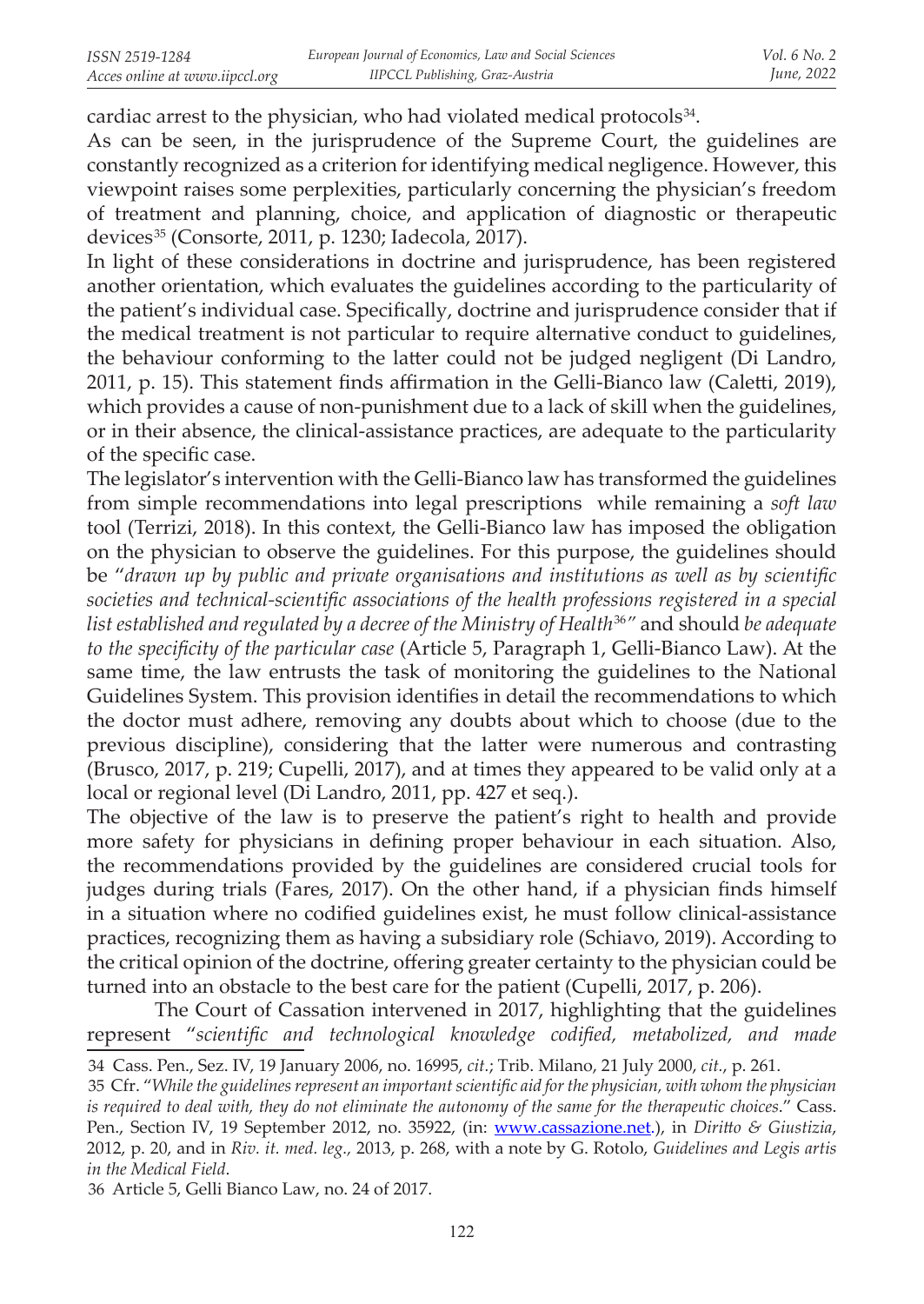*available in condensed form so that it can constitute a useful guide to easily, efficiently, and appropriately orient therapeutic decisions*<sup>37</sup>*".* Regardless of the above, they remain general recommendations, and following them does not absolve the physician from criminal responsibility. The latter should verify whether the guidelines or clinical practices are adequate for the specific case. The Court of Cassation recently affirmed that *"compliance with the guidelines cannot be unequivocally taken as a criterion for the*  legitimacy and evaluation of the physician's conduct<sup>38</sup>". Furthermore, the Court stated that following the guidelines should not interfere with the patient's right to receive appropriate medical treatment or the physician's autonomy in the patient's care. In this way, the Court reaffirms the indicative nature of the guidelines, which are different from other more rigid instruments such as protocols or checklists<sup>39</sup>.

Based on the Supreme Court's jurisprudence, it is possible to conclude that the physician must carry out his professional activity by pursuing a single purpose: the patient's care, respecting the therapeutic and diagnostic tools available by medical science. Compliance with the guidelines cannot interfere, in any way, with the patient's right to receive the most appropriate care that characterizes the specific situation of the patient<sup>40</sup> (Di Landro, 2011, p. 418; Marzot, 2011, pp. 73 et seq.).

## **8. Final considerations**

Medical guidelines and clinical assistance practices have received considerable attention after the two legislative interventions in 2012 and 2017. Unlike the Balduzzi decree, the Gelli-Bianco law has transformed the guidelines into legal prescriptions. In this regard, the fundamental issue raised by doctrine and jurisprudence is ensuring the patient's right to health care while ensuring that the guidelines do not hide medical negligence. In this context, it is worth noting that the observation of the guidelines is not mandatory for the physician, especially if the patient's specific case requires different behaviour. On the other hand, having observed the guidelines does not exclude the criminal responsibility of the physician (Brusco, 2017, p. 221).

Within this framework, it is necessary to refer to the Supreme Court's opinion, which declared that adherence to the guidelines could not affect everyone's right to health. The necessity to protect the patient's right to health<sup>41</sup> and the physician's freedom of treatment considering the patient's particular health needs requires a careful assessment of guidelines.

 Criticism regarding guidelines concerns their generic and abstract nature, which may not correspond to the unique characteristics of each patient (Cupelli, 2017, p. 206). On the other hand, they do not exhaust scientific knowledge, taking

<sup>37</sup> Cass. Pen., Sez. IV, 20 April 2017 no. 28187, De Luca-Tarabori.

<sup>38</sup> Cass. pen. Sez. IV, Sent., (ud. 30-09-2021) 18-10-2021, no. 37617.

<sup>39</sup> Cass. Pen., Sez. IV, 20 April 2017 no. 28187, De Luca-Tarabori.

<sup>40</sup> Cass. Pen., Sez. IV, 17 January 2014, no. 17801, in *Riv. it. med. leg*., 3, 2014, with note of D. Amato.; Cass. Pen., 2 March 2011, no. 8254, *cit*., p. 1223, with note of F. Consorte.; Cass. Pen., Sez. IV, 29 September 2009, no. 38154, in *CED Cassazione*, no. 24578; Cass. Pen., Sez. IV, 7 March 2011, no. 8844.; Cass. Pen., Sez. IV, 24 June 2008, no. 37077, in *Cass. pen*., 2009, 6, p. 2381*.*; Cass. Pen., Sez. IV, 2 March 2011, no. 8254*.*

<sup>41</sup> Cass. Pen., Sez. IV, 24 January – 11 March 2013, no. 11493, in *Guida al dir*., 17, 2013, p. 32.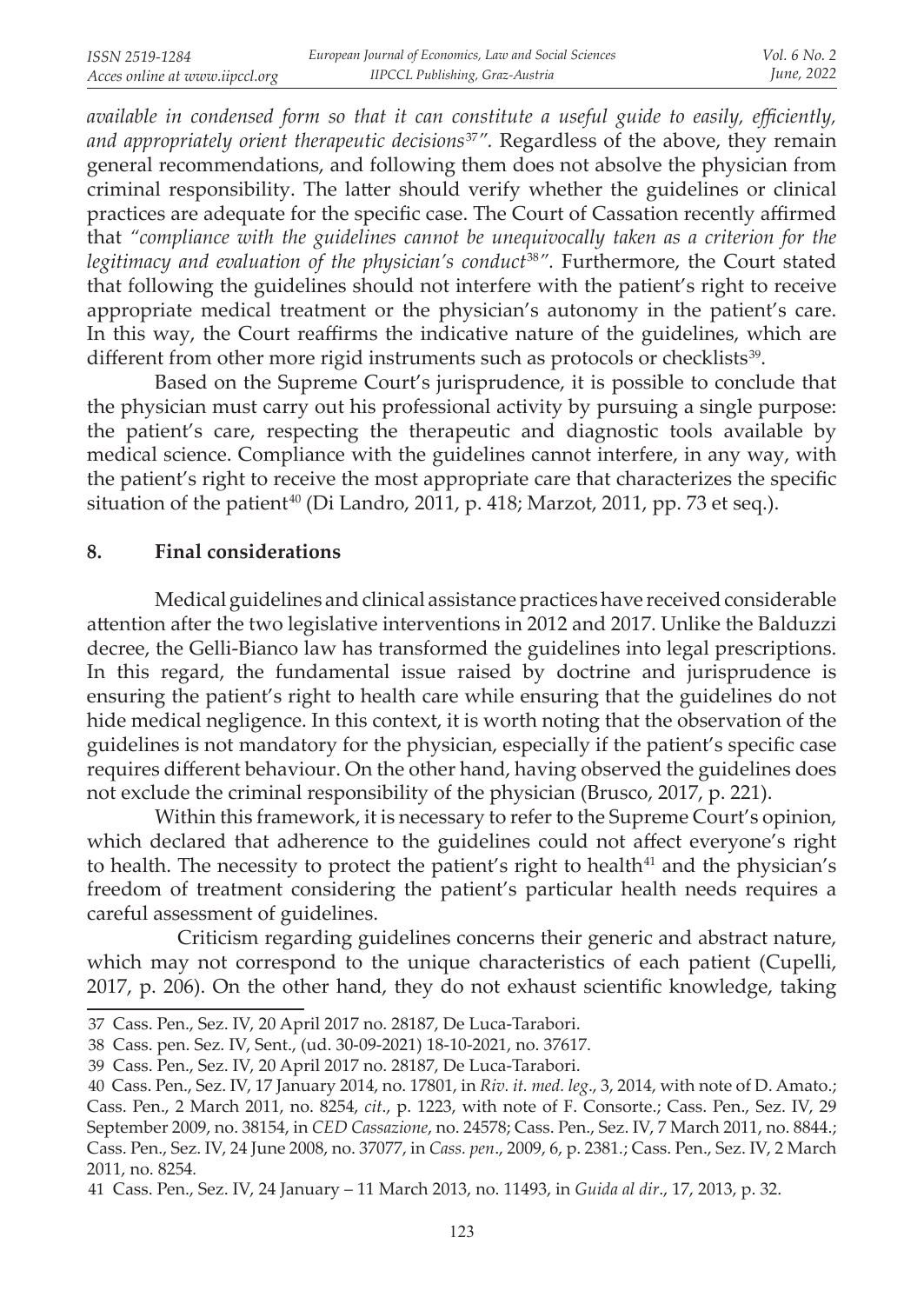into consideration medical science's scientific progress (Brusco, 2017, p. 213) and the existence of alternative therapies with the same scientific foundation (Campana, 2012, p. 550; Di Giovane, 2013, pp. 61 et seq.). These issues raise questions about whether guidelines provide the best possible treatment for patients.

#### **9. Acknowledgement**

This paper has been financially supported by the University of Shkodra "Luigj Gurakuqi".

#### **References**

Aleo, S. (2014). *Responsabilità penale dei sanitari: Causalità, colpa, problematica del consenso*, in AA. VV., *La responsabilità in ambito sanitario*, a cura di S. Aleo, R. De Matteis, G. Vecchio, II, Padova, pp. 691 et seq.

Alimena, F. (1947). *La colpa nella teoria generale del reato,* Palermo.

Amoroso, M. C. (2016). *La nozione di rischio nei reati colposi,* in *Cass. pen*., pp. 918 et seq.

Bartoli, R. (2018). "*Riforma Gelli-Bianco e Sezioni Unite non placano il tormento: una proposta per limitare la colpa medica",* in *Diritto penale contemporaneo*, 5, pp. 233-248.

Beltrani, C. (2013). *La mancata considerazione delle regole di perizia non rappresenta una corretta soluzione dei casi,* in *Giuda al dir.*, n. 17, p. 33 s.

Bilancetti M*.* & Bilancetti, F. (2013). *La responsabilità penale e civile del medico,* Cedam, Padova.

Birritteri, E. (2019). *Un'analisi critica delle SS.UU. "Mariotti" in tema di responsabilità medica*, in *Diritto penale Contemporaneo*, 4.

Blaiotta, R. (2018). *Niente resurrezioni, per favore. A proposito di S.U. Mariotti in tema di responsabilità medica*, in *Diritto penale contemporaneo*, available at: https://archiviodpc.dirittopenaleuomo.org/ upload/2125-blaiotta2018a.pdf.

Brusco C. (2017). *Cassazione e responsabilità penale del medico. Tipicità e determinatezza nel nuovo art. 590-sexies c.p.*, in *Diritto penale contemporaneo*, available at: https://archiviodpc. dirittopenaleuomo.org/upload/6599-brusco1117.pdf.

Buccelli, C., Abignete, I., Niola, M., Paternoster, M., Graziano, V., Di Lorenzo, P. (2016). *La rilevanza delle linee guida nella determinazione della responsabilità medica. Le novità introdotte dalla c.d. Legge Balduzzi, le problematiche connesse, i tentativi di risoluzione,* in *Riv. it. med. leg*., 2, pp. 663 et seq.

Bugatti, L. (2011). *Responsabilità medica: norme di diligenza e riparto dell'onere probatorio,* in *Danno e resp.,* p. 842.;

Caletti, G. M. (2015). *La colpa professionale del medico a due anni dalla legge Balduzzi*, in *Dir. pen. cont*., I, pp. 170 et seq.

Caletti, G. M. (2019). *La responsabilità penale in ambito sanitaria*, in *Diritto penale Contemporaneo*, 4. Campana, T. (2012). *La correlazione tra inosservanza e/o applicazione delle "linee guida" e responsabilità penale del medico*, in *Cass. pen*., p. 551.

Caputo, M. (2012). *Filo d'Arianna o flauto magico? Linee guida checklist nel sistema della responsabilità per colpa medica*, in *Riv. it. dir. proc. pen*., p. 877.

Castronovo, (2009). *La colpa penale*, Milano.

Castronovo, (2013). *La colpa "penale". Misura soggettiva e colpa grave,* in AA.VV., *Reato colposo e modelli di responsabilità – le forme attuali di un paradigma classico*, a cura di Donini, Orlandi, BUP, Bologna, pp. 183 et seq.

Cirillo, F. M. (2005). *I limiti della responsabilità civile del professionista intellettuale*, in *Giust. civ*., pp. 236 et seq.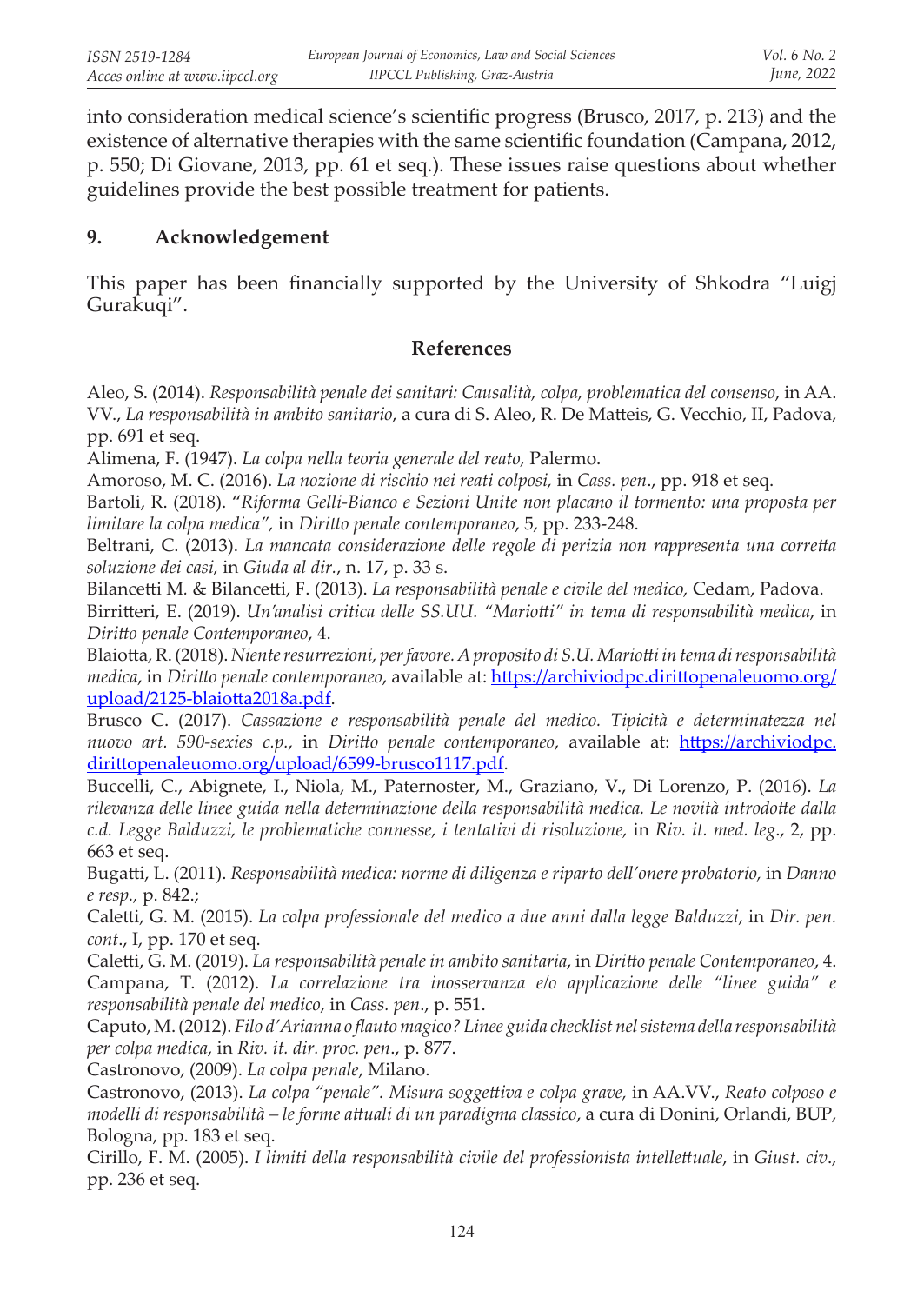Civello, C. (2013). *Responsabilità medica e rispetto delle "linee guida" tra colpa grave e colpa lieve (la nuova disposizione del decreto sanità),* in *Arch. pen*., n. 1.

Comandè, G. (1999). *Il vademecum della Corte di Cassazione sul danno alla persona e sulle c.d. tabelle*, in *Danno e resp*., 11, p. 1101.

Consorte, F. (2011). *Colpa e linee guida*, in *Dir. pen. proc*., pp. 1227 et seq.

Coratella, C. (2006). *Responsabilità penale del medico (supplemento di diritto e giustizia)*, Giuffrè Editore, Milano.

Crespi, A. (1955). *La responsabilità penale nel trattamento medico – chirurgico con esito infausto,*  Priulla, Palermo.

Cupelli, C. (2011). *Responsabilità colposa e accanimento terapeutico consentito*, in *Cass. pen*., 3, pp. 2947 et seq.

Cupelli, C. (2013). *I limiti di una codificazione terapeutica (a proposito di colpa grave del medico e linee guida)*, in *Dir. pen. cont*.

Cupelli, C. (2013). *I limiti di una codificazione terapeutica. Linee guida, buone pratiche e colpa grave a vaglio della Cassazione*, in *Cass. pen*., 9, pp. 3004 et seq.

Cupelli, C. (2017). *La legge Gelli-Bianco nell'interpretazione delle Sezioni Unite: Torna la gradazione della colpa e si riaffaccia l'art. 2236 c.c.,* in *Diritto penale contemporaneo,* 22 dicembre 2017 (Rivista online), available at: https://archiviodpc.dirittopenaleuomo.org/.

Cupelli, C. (2017). *L'eterointegrazione della legge Gelli-Bianco: aggiornamenti in tema di linee guida 'certificate' e responsabilità penale in ambito sanitario*, in *Diritto penale contemporaneo*, 31 ottobre 2017, available at: https://archiviodpc.dirittopenaleuomo.org/.

Cupelli, C. (2017). *Cronaca di un contrasto annunciato; la legge Gelli-Bianco alle Sezioni Unite*, in *Diritto penale contemporaneo*, available at: https://archiviodpc.dirittopenaleuomo.org/d/5726 cronaca-di-un-contrasto-annunciato-la-legge-gelli-bianco-alle-sezioni-unite.

Cupelli, C. (2017). *Lo statuto penale della colpa medica e incerte novità della legge Gelli-Bianco,* in *Diritto penale contemporaneo,* 4, available at: https://dpc-rivista-trimestrale. criminaljusticenetwork.eu/pdf/DPC\_Riv\_Trim\_4\_17\_Cupelli.pdf.

Cupelli, C. (2018). *L'art. 590-sexies c.p. nelle motivazioni delle Sezioni Unite:un'interpretazione "costituzionalmente conforme" dell'imperizia medica (ancora) punibile,* in Diritto penale contemporaneo, 3, p. 246 et seq., available at: https://archiviodpc.dirittopenaleuomo.org/pdf.

D'Aloja, E., Ciuffi, M., De Giorgo, F., Demontis, R., Paribello, F. (2014). *Il valore medico – legale e giuridico delle linee guida, dei protocolli e delle procedure in tema di responsabilità del professionista della salute: alleati o nemici (friends or foes)?,* in AA. VV., *La responsabilità in ambito sanitario*, a cura di S. Aleo, R. De Matteis, G. Vecchio, II, Padova, pp. 988 et seq.

D'Orsi, L. (1982). *Riflessioni intorno al concetto di colpa professionale*, in *La responsabilità medica*, Giuffré Editore, Milano, p. 124.

De Francesco, G. (2012). *L'imputazione della responsabilità penale in campo medico – chirurgico: un breve sguardo d'insieme*, in *Riv. it. med. leg*, 3, pp. 971-972.

De Francesco, G. (2015). *Al capezzale della colpa medica*, in *Riv. it. med. leg.*, 3, pp. 884 et seq.

Di Giovine, O. (2013). *La responsabilità penale de medico: dalle regole ai casi*, in *Riv. it. med. leg*., I, p. 65.

Di Landro, A. R. (2011). *Linee giuda e colpa professionale,* in *Foro it.,* II, pp. 424 et seq.

Di Landro, A. R. (2012). *Dalle linee guida e dai protocolli all'individuazione della colpa penale nel settore sanitario*, Giappichelli Editore, Torino.

Di Landro, A. R. (2013). *Le novità informative in tema di colpa penale (l. 189/2012, c.d. "Balduzzi"). Le indicazioni del diritto comparato*, in *Riv. it. med. leg*., n. 2, p. 833 s.

Di Pentima, M. G. (2013). *L'onere della prova nella responsabilità medica*, Giuffrè Editore, Milano. Fares, G. (2017) Le *linee guida nel sistema delle fonti: efficacia giuridica e centralità della procedura di accreditamenti*, in AA.VV., *Guida alle nuove norme sulle responsabilità nelle professioni sanitarie. Commento alla legge 8 marzo 2017*, *n. 24.,* a cura di G. Carpani – G. Fares, p. 97.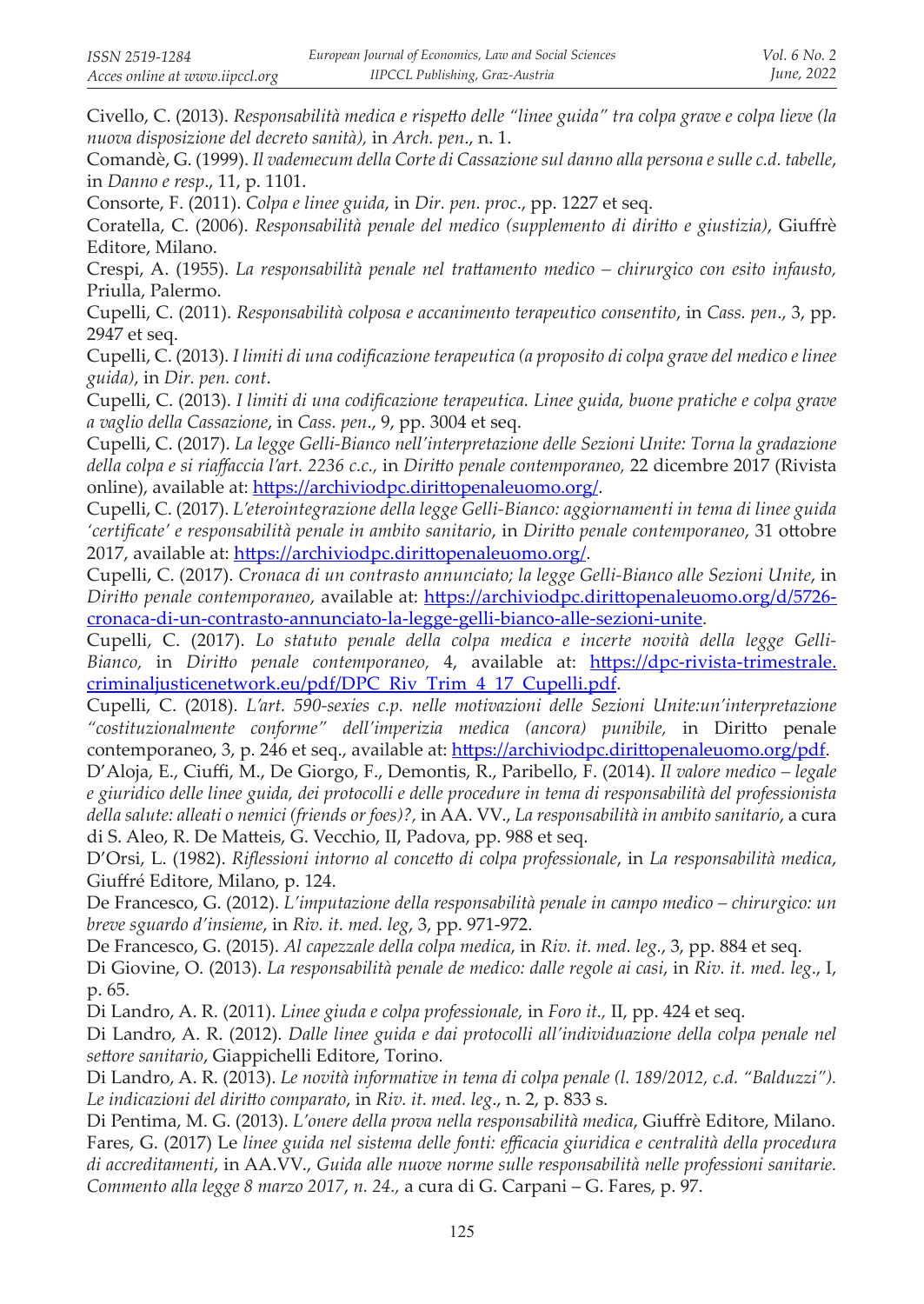Field, M. J., Lohr, K. N. (1992). *Guidelines for clinical practice: from development to use*, Washington. Fiori, A. & Marchetti, D. (2013). *L'art. 3 della legge Balduzzi n. 189/2012 ed i vecchi e nuovi problemi della medicina legale*, in *Riv. it. med. leg*., pp. 563 et seq.

Frati, P., Di Luca, N. M., Corrado, S., Dell'Erba, A. (2006). *La diligenza, il medico, e la struttura sanitaria*, in *Riv. it. med. leg*., pp. 461 et seq.

Furramani, E. (2017). *Mjekimi i pakujdesshëm në legjislacionin penal shqiptar dhe ndryshimet e mundshme në kuadër të harmonizimit me legjislacionin e shteteve europiane*, in *Criminal law between tradition and challenges of actuality*, (International scientific conference) 7 December 2017, pp. 158 et seq.

Galli, L. (1949). *La responsabilità penale per le conseguenze non volute di una condotta dolosa*, Giuffrè, Milano.

Giunta, F. (2013). *Protocolli medici e colpa penale secondo il decreto Balduzzi*, in *Riv. it. med. leg*., 2, p. 828.

Giunta, F. (2013). *Protocolli medici e colpa penale secondo il decreto Balduzzi*, in *Riv. it. med. leg*., pp. 819 et seq.

Gorgoni*,* M. (1999). *Disfunzioni tecniche e di organizzazione sanitaria e responsabilità professionale medica*, in *Resp. civ. prev.,* p. 995.

Gribaudi, M. N. (2012). *Consenso e dissenso informati nella prestazione medica*, Giuffrè Editore, Milano,

Guerriero, C. (2016). *Il disegno di legge Gelli cambia i connotati della responsabilità medica*, 16 febbraio, (available at: www.iurisprudentia.it).

Iadecola, G. (2013). *Brevi note in tema di colpa medica dopo la c.d. legge Balduzzi,* in *Riv. it. med. leg*., n. 1, pp. 549 et seq.

Iadecola, G. (2017). Qualche riflessione sulla nuova disciplina della colpa medica per imperizia nella legge 8 marzo 2017, n. 24 (Legge Gelli-Bianco), in *Diritto penale contemporaneo,* n. 6, pp. 53-66.

Lanza, E. (2014). *La responsabilità penale del medico negli orientamenti della dottrina e della giurisprudenza*, in AA. VV., *La responsabilità in ambito sanitario*, a cura di Aleo S., De Matteis R., Vecchio G., II, Padova, pp. 701 et seq.

Lattanzi, G. & Lupo, E. (2010). *Codice penale. Rassegna di giurisprudenza e di dottrina. Il reato*, Volume II, Libro I, artt. 39-58 *bis*, Giuffrè Editore.

Manna, A. (2014). *Causalità e colpa in ambito medico fra diritto scritto e diritto vivente*, in *Riv. it. dir. proc. pen*., 3, p. 1182.

Manuale Metodologico. *Come produrre, diffondere ed aggiornare raccomandazioni per la pratica clinica*, 2002, (available at: www.snlg-iss.it).

Mariotti, P., Serpetti, A., Caminiti, R., Ferrario, A. (2014). *Responsabilità medica*, Giuffrè, Milano. Marra, G. (2012). *L'osservanza delle c.d. linee guida non esclude di per sé la colpa del medico,* in *Cass. pen.,* pp. 557 et seq.

Martuscelli, R. (2013). *Linee guida: percorsi dal merito alla legittimità per delineare profili di un diritto penale della medicina*, in *Giuda al dir.,* 1, p. 16 s.

Mattheudakis, M. L. (2019). *Colpa medica e legge Gelli-Bianco: una prima applicazione giurisprudenziale dell'art. 590-sexies,* co. 2, c.p., available at: https://archiviodpc. dirittopenaleuomo.org/d/6612.

Mattheudakis, M. L. (2019). *La punibilità della colpa penale relazionale del sanitario dopo la riforma Gelli-Bianco*, in *Diritto Penale Contemporaneo*, 4.

Nocco, L. (2013). *Le linee guida e le "buone pratiche accreditate dalla comunità scientifica" nella "legge Balduzzi": un opportuno strumento di soft law o un incentivo alla medicina difensiva?*, in *Riv. it. med. leg*., n. 2, pp. 781 et seq.

Palazzo, F. (2009). *Responsabilità medica, «disagio» professionale e riforme penali,* in *Dir. pen. proc*., 9, pp. 1063 et seq.